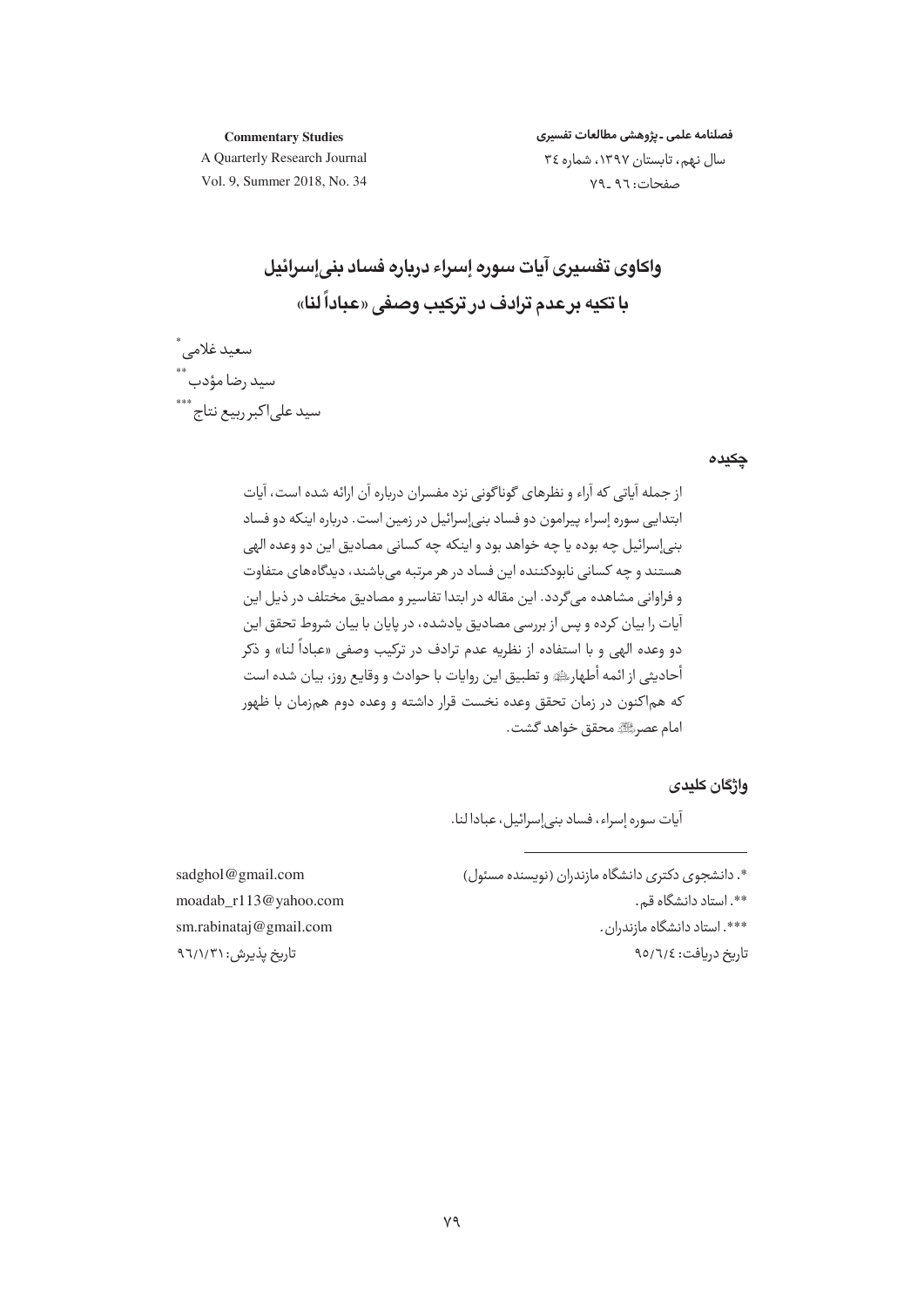### طرح مسئله

در آیات ابتدایی سوره مبارکه اسراء خدای متعال در پنج آیه به ذکر سرگذشت بنی|سرائیل و بیان دو فساد آنان بر زمین و نابودی آنان پس از هر مرتبه فساد توسط بندگانی نیرومند، میپردازد. در اینجا این سوال مطرح است که مقصود از دو فساد بنی اسرائیل که به نابودی آنها منجر می شود، چیست؟ تفاسیر مختلفی در بیان و توضیح این دو وعده الهی و مقصود خدا از بندگان قدرتمند خود که این دو فساد بنی|سرائیل را در هر مرتبه نابود می)کنند، ارائه شده است. قبل از بیان دیدگاههای مختلف در تفسیر آیات فوق باید توجه داشت که بحث اصلی این مقاله در تفسیر عبارت «عباداً لنا» در آیه ٥ سوره اسراء است.

### الف) دیدگاه مفسران در ذیل آیات

نظرات موجود در ذیل آیات را از دو جهت باید مورد بررسی قرار داد. یکم اینکه چه کسانی در بار اول این فساد را انجام داده و چه گروهی آنها را از بین برده و یا خواهند برد (منظور از عباداً لنا در بار نخست). دوم اینکه چه کسانی یا چه گروهی فساد دوم را مرتکب شده یا خواهند شد و توسط کدام گروه نابود شده یا خواهند شد (منظور از عباداً لنا در بار دوم) .

# یک. منظور از «عباداً لنا» در بار نخست

### ۰۱ جالوت و اصحابش

شیخ طوسی از جمله معتقدین به این نظر است (بی تا: ٦ / ٤٤٨). افزون بر شیخ طوسی مفسرانی چون ابن جوزی (۱٤٢٢: ۰۳ / ۱۰)؛ رازی (۱٤٢٠: ۲۰ / ٢٢٩)؛ طنطاوی (بیتا: ۸ / ۲۹۸) همین مطلب را در تفاسیر خود بیان کردهاند.

### ٢. بخت|لنصر

شاید بیشترین نظرات درباره فساد نخست بنی|سرائیل در مورد این مصداق باشد. شیخ طوسی از سعید بن مصیب نقل میکند که این فرد بختالنصر بوده است. (بی تا: ٦ / ٤٤٨).

علامه طباطبایی درباره این فساد بنی|سرائیل می;نویسد: «آنچه از تاریخ یهود برمی آید این است که نخستین کسی که از ناحیه خدا مبعوث شد تا بیتالمقدس را ویران کند بختالنصر بود که در این نوبت هفتاد سال خرابه افتاده بود» (۱٤١٧: ١٣ / ٤٥). فيض كاشاني بندگان سخت گير را به بختالنصر  $(1197/7:1510)$ . نسبت می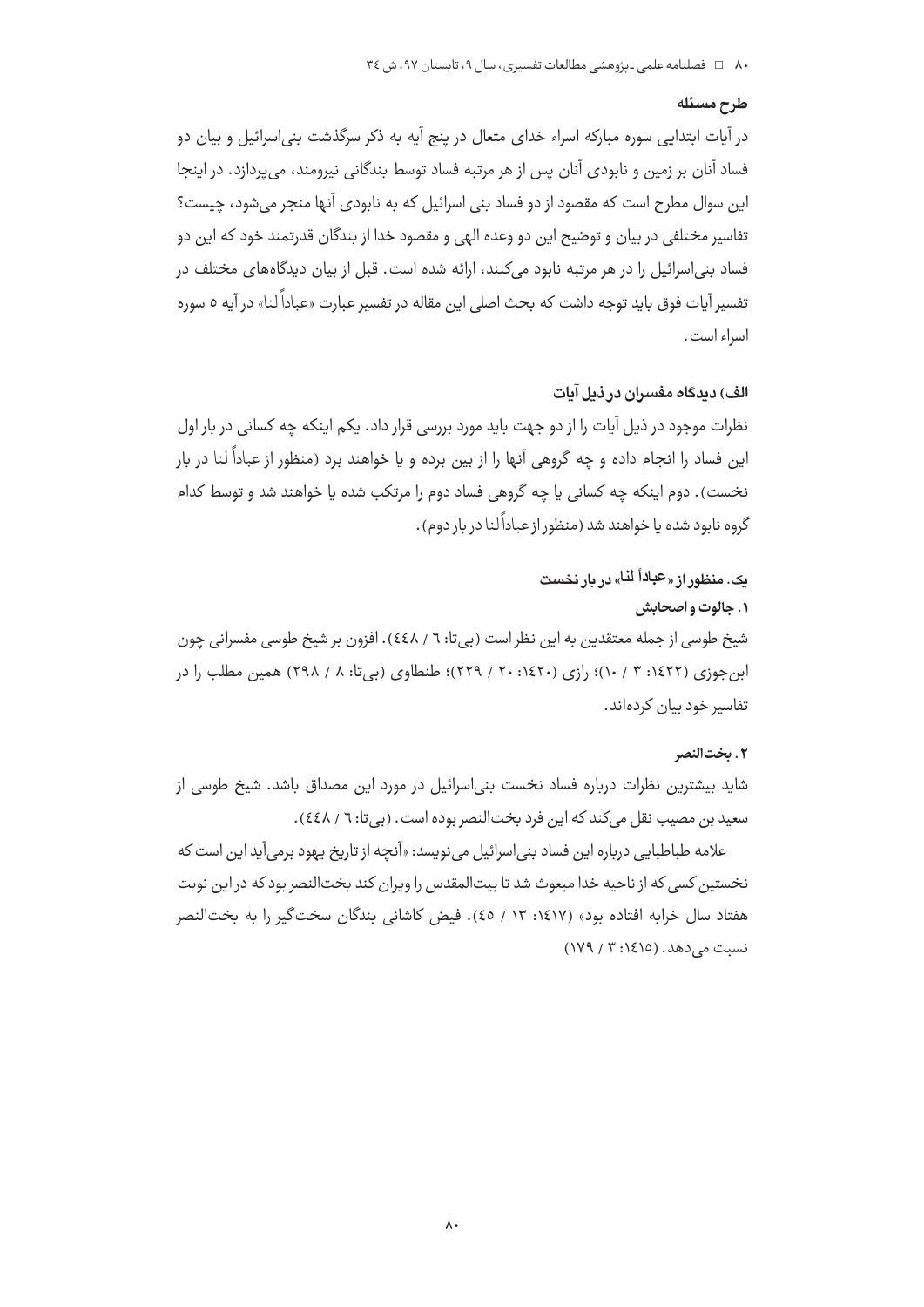مفسران دیگری چون ابن جوزی از قول سعید بن مصیب (۱۶۲۲: ۳ / ۱۰)؛ رازی (۱۶۲۰: ۲۰) مقاتل بن سلیمان (۱٤٢٣: ۲ / ٥٢١) همین نظر را بیان کردهاند. برخی از مفسران بخت|لنصر را فرمانده لشکر یادشاه نبط به نام «صحابین» می دانند که بههمراه سیاهی از سرزمین فارس پس از فساد قوم یهود؛ یعنی کشتن زکریای نبی بر آنها پورش برده و آنها را تار و مار کردند. (طبری، ۱۶۱۲: ۱۵ / ۱۷).

### ۰۳ سنحاریب

شیخ طوسی (بیتا: ٦ / ٤٤٨) و ابن جوزی (١٤٢٢: ٣ / ١٠) از قول سعید بن جبیر سنحاریب را کسی می دانند که در بار نخست بر بنی اسرائیل مسلط شده و آنان را نابود می کند .

# ٤. قومي از فارس

ابن جوزی از قول مجاهد این گروه را قومی از فارس می داند (۱۶۲۲: ۳ / ۱۰). طبرسی درباره دو فساد بنی|سرائیل و اقوامی که بر آنان مسلط گردیده|ند، دیدگاهها و تفاسیر مختلفی از مفسران نقل می کند. ازجمله از قول ابن عباس، ابن مسعود و ابن;ید، فساد اول را کشتن زکریاﷺ نقل کرده و در ادامه می نویسد: در بار اول خدا «شایور ذوالاکتاف» ایرانی را بر آنان مسلط می گرداند. (۱۳۷۲: ۲ / ٦١٥)

### ٥. عمالقه

برخی از مفسران این نظر را بیان کردهاند. ازجمله شیخ طوسی از قول حسن مبعوثین بر قوم بنی اسرائیل و نابودکننده آنان در بار نخست را عمالقه ذکر می کند. (بی تا: ٦ / ٤٤٨)

### ٦. پیامبر و اصحابش

برخی از مفسران معاصر ازجمله سید قطب معتقدند که منظور از فساد یهود در این آیه فتنهای است که یهود در صدر اسلام انجام داد و توسط پیامبر و اصحابش این فتنه خاموش گردید. (سیدقطب، ۱۶۱۲: ۰ / ۲۲۱۶)

### ۷. تشکیل دولت اسرائیل

برخی از مفسران معاصر از جمله مکارم شیرازی (١٣٧٤: ٢٠ / ٣٠) و صادقی تهرانی (١٣٦٥: ١٧ / ٣٣) منظور از فساد نخست بنی اسرائیل را تشکیل دولت اسرائیل توسط گروهی از یهودیان به نام صهيونيسم مي0انند.

### ٨. مردمي مؤمن يا مردمي كافر

برخی از مفسران مصداقی برای آیات ذکر نکرده و بهصورت کلی منظور از «عباداً لنا» را مردمی مؤمن، یا مردمی کافر و یا اعم از مؤمن و کافر ذکر کردهاند.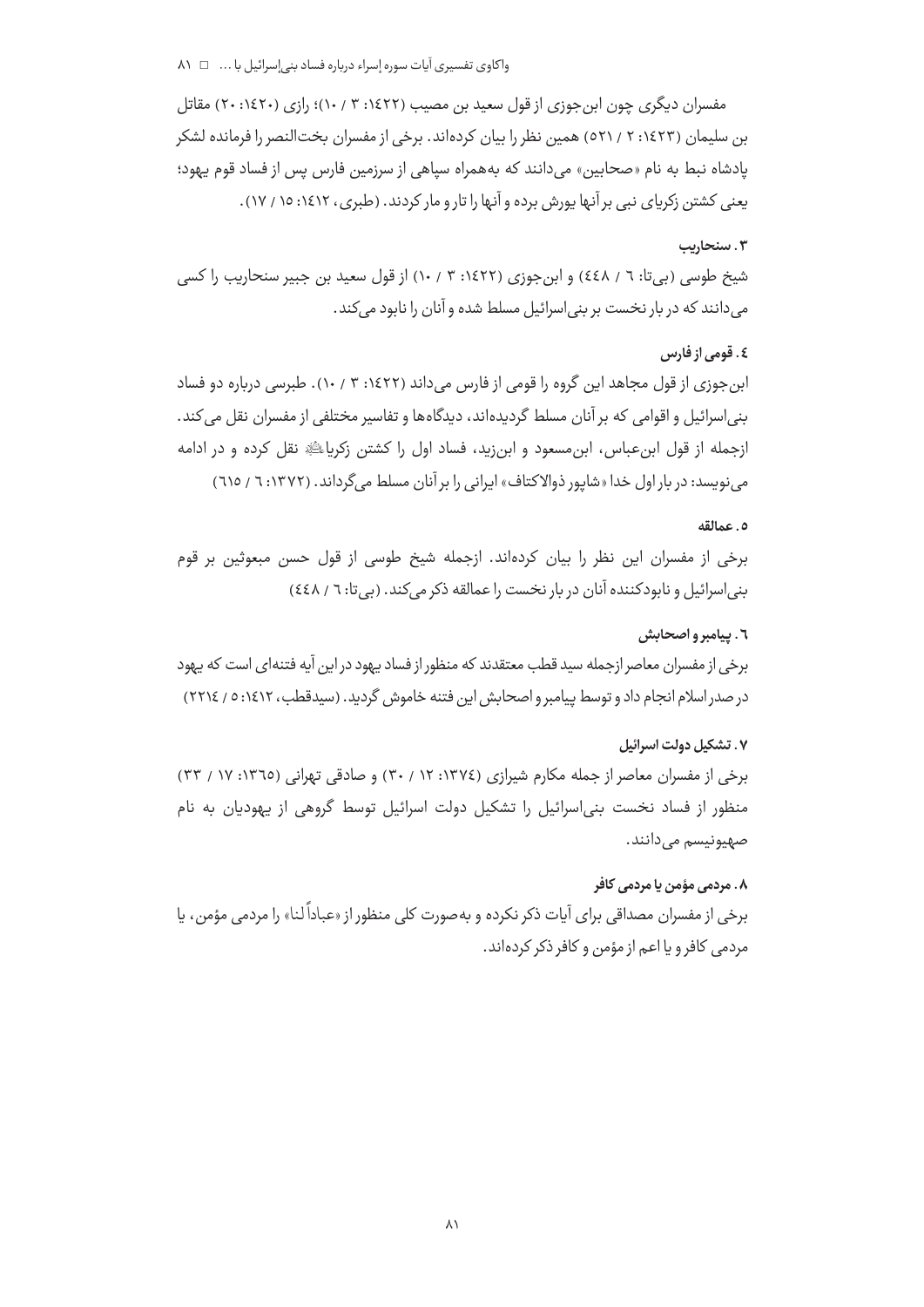علامه طبرسی از قول جبایی درباره منظور از «عباداً لنا» میگوید: یعنی مردمی مؤمن را فرمان دادیم که با شما به جنگ و جهاد بپردازند، زیرا ظاهر «عباداً لنا» و «بعثنا» جز این نیست (۱۳۷۲: ۲ / ٦١٥) .

برخي از مفسران ازجمله ابن جوزي از قول حسن (١٤٢٢: ٣ / ١٠) مصداق آيات را كفَّار مي<انند. برخی هم هر دو احتمال را دادهاند (طبرسی، ۱۳۷۲: ٦ / ٦١٥). علامه مصطفوی شرط ایمان و اخلاص را برای این بندگان شرط لازم نمی داند (۱۳۸۰: ۱۳ / ۱۵٦).

# دو. منظور از « <sup>عباداً</sup> لنا» در بار دوم

### ٠. بخت|لنصر

علامه طبرسی از جمله مفسرانی است که این نظر را بیان داشته و فساد دوم را کشته شدن یحیی ﷺ می داند که توسط یهود به شهادت رسید که پس از این فساد «بختالنصر» بابلی بر آنان مسلط شد و آنان را نابود کرد. (طبرسی، ۱۳۷۲: ۲ / ٦١٥)

طنطاوی در ذکر قومی که پس از فساد دوم پنی اسرائیل بر آنان مسلط شدند دیدگاه کسانی که این قوم را بابليون به فرماندهي «بختالنصر» مي دانند، دور از صواب نمي داند (بي تا: ۲۰۱/ ۳۰۱ ـ ۲۹۹) . فخر رازی از دیگر مفسران معتقد به این نظریه است (۲۰:۱۶۲۰/ ۳۰۱).

### ٢. اسپيانوس قيصر روم

علامه طباطبایی از معتقدان به این نظریه بوده و مینویسد: «آن کسی که در نوبت دوم بیتالمقدس را ویران کرد قیصر روم، اسپیانوس بود که تقریباً یک قرن قبل از میلاد می;یسته و وزیر خود طوطوز را روانه کرد تا مسجد را خراب و مردمش را ذلیل ساخته و تنبیه نماید». (۱٤١٧: ١٣ / ٤٥)

### ٠٣. قوم فارس

برخی از مفسران معتقدند گروهی که در بار دوم فساد پهود را از بین بردند، قوم فارس بودند. فیض کاشانی از قول اهل سنت می نویسد: «آنان وعده دوم را به سلطه فارس بر آنها توسط خدا در بار دوم تفسیر کردهاند.» (۱٤١٥: ۳ / ۱۷۹).

# ٤. روميان به فرماندهي «تيطس»

ازجمله کسانی که این نظر را بیان کردهاند، طنطاوی است (بی تا: ۸ / ۲۹۹ ـ ۳۰۱). مقاتل بن سلیمان نیز این نظر را پرگزیده است. (۱٤٢٣: ۲ / ٥٢١)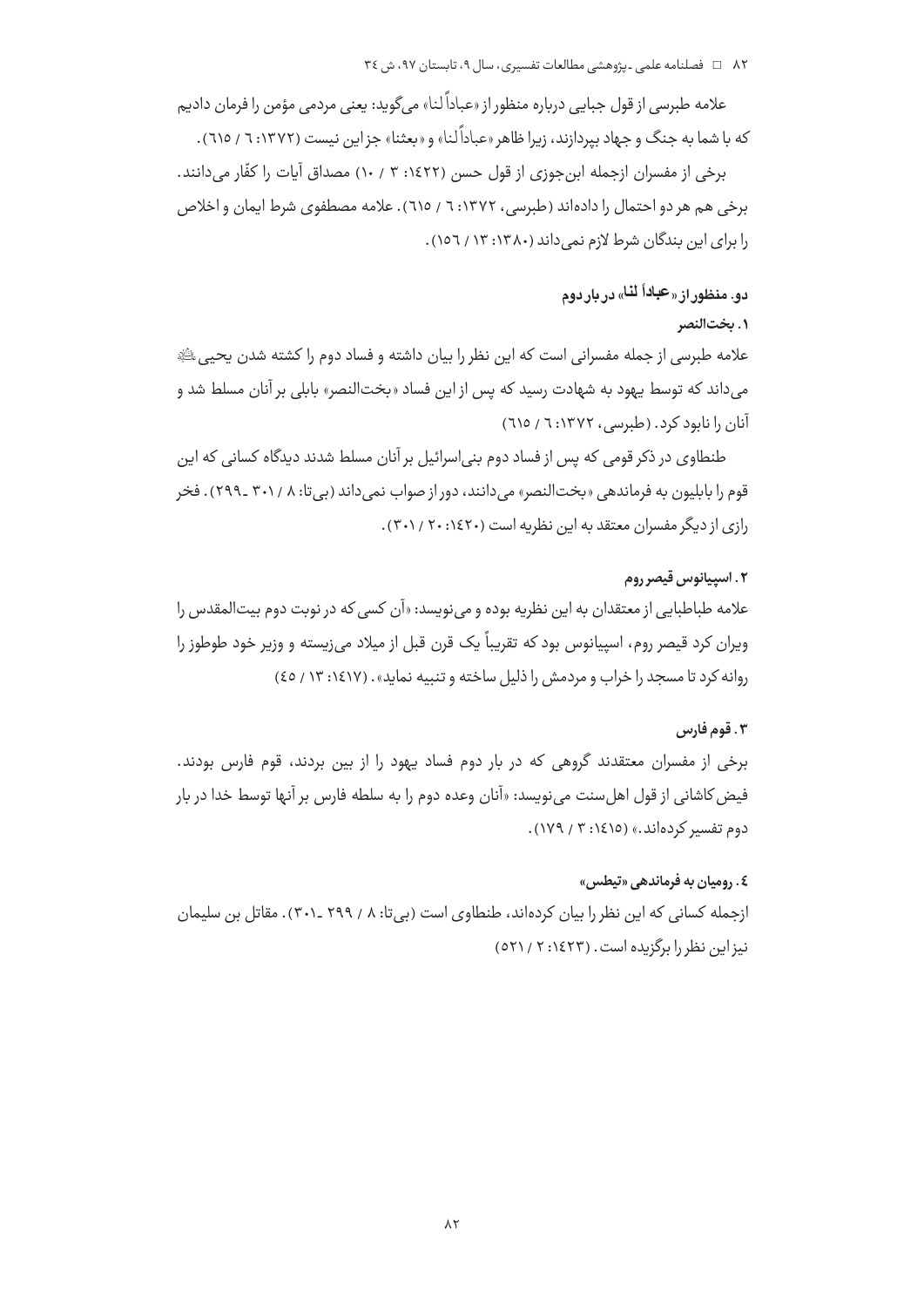### ٥. هيتلر و وقايع جنگ جهاني دوم

از معدود مفسرانی که این نظر را عنوان کردهاند، می توان از سید قطب مفسر مصری نام برد. (۱۶۱۲:  $(YYSE/0$ 

### ٦. ظهور امام زمانﷺ

مکارم شیرازی (١٣٧٤: ١٢ / ٣٠) و صادقی تهرانی (١٣٦٥: ١٧ / ٣٣) دو مفسر معاصر همچون بیان مصداق اول، در بيان مصداق دوم هم آن را مربوط به ظهور امام زمانﷺ مے دانند. از دیدگاہ این دو مفسر وعده دوم خدا هنوز محقق نشده است و مردم در انتظار ظهور منجي آخرالزمان هستند.

# شروط تحقق وعده الهي

از نظر نگارندگان، چهار شرط برای تحقق این وعده الهی لازم است:

**شرط يكم:** فتنه بايد جهاني باشد. آلوسي دو معنا براي «الارض» در آيه ذكر مي كند، يكم اينكه «ال» جنس بوده و دوم اینکه منظور از آن سرزمین شام و بیت|لمقدس است (۱٤١٥: ۸ / ۱۷). محدود کردن «الارض» به یک مکان یا سرزمین خاص با ظاهر آیه نمی سازد. همان طور که آلوسی بیان کرده است اين الف و لام در «الارض» جنس بوده و معناي كل زمين را مي دهد. صادقي تهراني منظور از «الارض» را در آيات فوق با توجه به (الف و لام) آن تمام زمين دانسته و آن را محدود به سرزمين فلسطين و قدس نمه کند. (١٣٦٥: ١٧ / ٣٣)

**شرط دوم**: فتنهگران یهودیان و بنی|سرائیل هستند. این شرط در آیات فوق کاملاً مشهود بوده و هیچ مفسری در تحقق این شرط اختلافی ندارد؛ زیرا خدای متعال افساد بنیاسرائیل را در این آیات مطرح کرده است .

شرط سوم: مرکز فتنه سرزمین فلسطین است. با توجه به اینکه یهودیان از دیرباز در این سرزمین ساکن بودهاند و در گذشته هم در همین سرزمین دست به فساد و فتنهانگیزی میزدند. در تحقق این شرط نیز در بین مفسران اختلافی مشاهده نمی شود.

شرط چهارم: نابودکنندگان فتنه، بندگان مخلص خدا هستند. بیشترین اختلاف در بین محققان و مفسران در تحقق همین شرط است. همان طور که مشاهده گردید به جز معدودی از مفسران تقریباً تمامی مفسران تحقق این شرط را لازم نمی دانند، از این رو در مصادیق ذکرشده این مفسران هیچ اشارهای به این شرط نشده است یا اگر آن را ذکر می کنند با ذکر دلایلی آن را لازم ندانسته و آن را رد می کنند.

همان طور که در ابتدای این پژوهش اشاره شده است، در فهم صحیح معنا و مفهوم این آیات و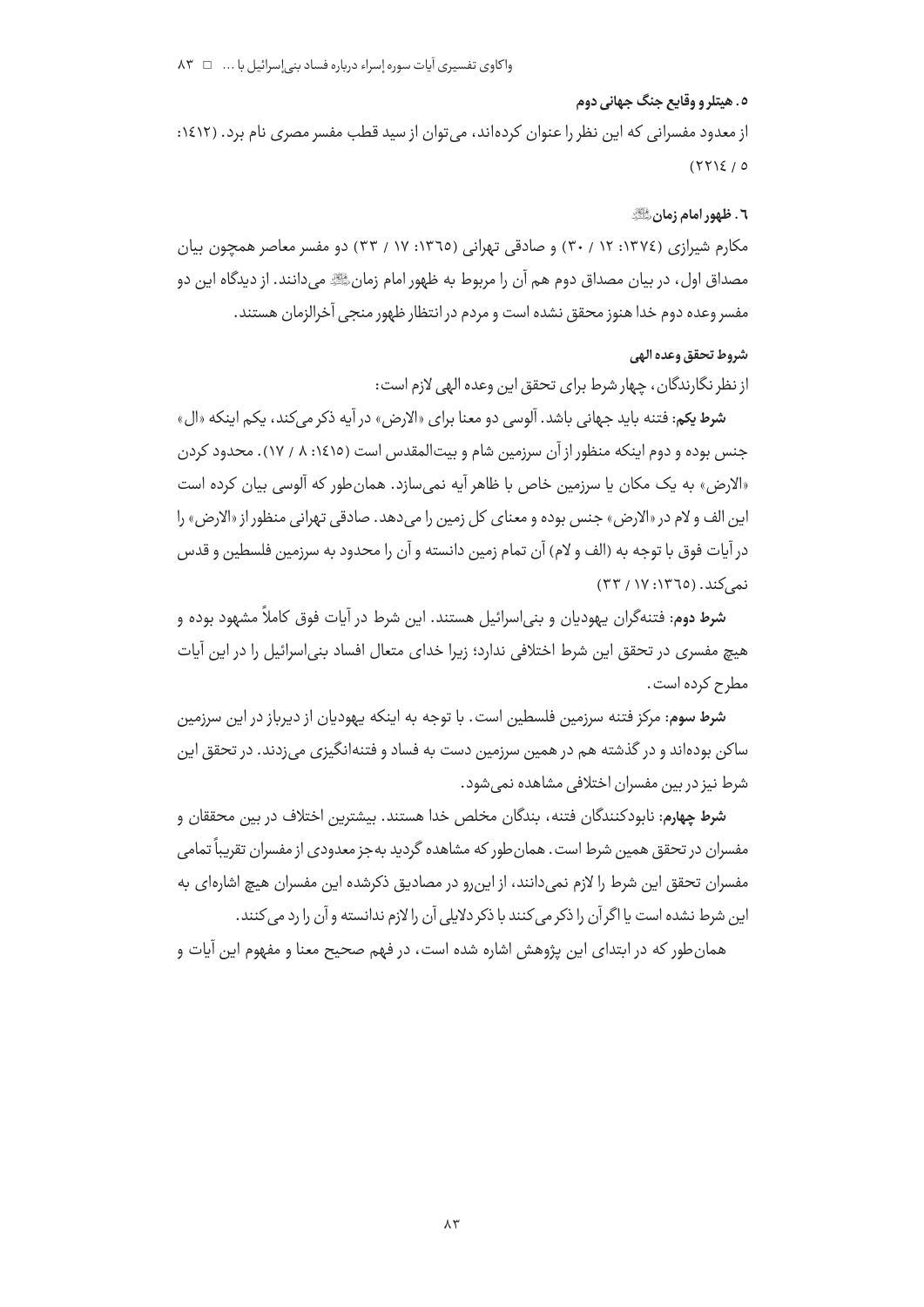بيان مصاديق قابل يذيرش بر تركيب «عباداً لنا» تكيه خواهيم كرد. از لحاظ اعراب، اين عبارت يك عبارت وصفي بوده و جار و مجرور «لنا» صفتي خاص براي كلمه «عباداً» است. لذا معناي آن اين است که این عباد با وصف «لنا» مختص خدا بوده و بندگانی باید مصداق آیه قرار بگیرند که این ویژگی مهم را داشته باشند. ازجمله مفسرانی که این نظر را نمی پذیرند می توان علامه طباطبایی را نام برد. ایشان در رد دیدگاه علامه طبرسی در نقل قول جبایی که پیش از این ذکر شد، بیان می دارد:

هیچ یک ازاین دو دلیل (بعثنا و عباداً لنا) دلالتے، پر مؤمن بودن آنان ندارد، اولی بهخاطر اینکه برانگیختن و وادار نمودن کفار برای قلع و قمع کردن گروهی از مردم در صورتی که از ياب مجازات باشد بعث الهي است و لازم نيست كه مجازات الهي هميشه بهدست مؤمنین صورت گیرد، اما دومی به خاطر اینکه کفار هم بندگان خدایند، آن هم در مانند این آیه که بندگان را به وصف بأس و شدت و خونخواری توصیف نموده است». (طبرسی، ۱٤١٧: ١٤٠ / ٤٠ \_ ٣٩)

ایشان ترکیب اضافی «عبادنا» را با ترکیب وصفی «عباداً لنا» بکسان گرفته است، همان طور که «عبادنا» براي بندگان غيرمؤمن خدا نيز به كار رفته، پس «عباداً لنا» هم مي تواند براي بندگان كافر به كار رود، اما این مفسر به این نکته اساسی توجه نداشته است که بر اساس نظریه عدم ترادف (که خود از معتقدان به این نظریه است) بههیچ وجه نمی توان یک ترکیب اضافی را جایگزین یک ترکیب وصفی کرد. مراجعه به کاربرد قرآنی این عبارت در تبیین و فهم بهتر این مسئله کمک خواهد کرد. عبارت «عباداً .<br>لنا» و مشابهات آن فقط سه بار در قرآن به کار رفته است اما ترکیب اضافی «عبادنا» و مشابهات آن از جمله «عباده» و «عبادی» حدود پنجاه مرتبه در قرآن به کار رفته که هم شامل بندگان صالح خدا بوده که عمدتاً با قيدي مشخص مي شوند، مثل «إِنَّهُ مِنْ عِبَادِنَا الْمُؤْمِنِينَ» (صافات / ٨١) كه در آن «عبادنا» متصف به صفت «مؤمنين» شدهاند و هم شامل بندگان عادي خدا مي شوند، مثل آيه «جَنَّاتٍ عَدْنِ الَّتِي وَعَدَ الرَّحْمَنُ عِبَادَهُ بِالْغَيْبِ» (مريم / ٦١) كه در آن خداي متعال بهشت عدن خود را به همه بندگانش وعده داده است، از این,رو با اعتقاد به نظریه عدم ترادف نمی توان این دو عبارت که یکی وصفی و دیگری اضافی است را به یک،معنا گرفته و در فهم بهتر آیات و بیان مصادیق آیه مورد اشاره جایگزین یکدیگر کرد.

ترکیبی مشابه که در وصف حضرت مسیح ﷺ آمده مؤیدی بر گفتار فوق است. خدای متعال م فرمايد: «لَنْ يَسْتَنْكِفَ الْمَسِيحُ أَنْ يَكُونَ عَبْدًالِلَّهِ وَلَا الْمَلَائِكَةُ الْمُقَرَّبُونَ» (نساء / ١٧٢). عبد و بنده ويژه خدا بودن ویژگی حضرت مسیح در این آیه ذکر شده است. نتیجه اینکه حضرت مسیح ﷺ مصداق بارزی از این بندگان خاص خدا است. در این آیه بحث تشریعی مطرح است که برای حضرت مسیح و

 $\lambda$ ٤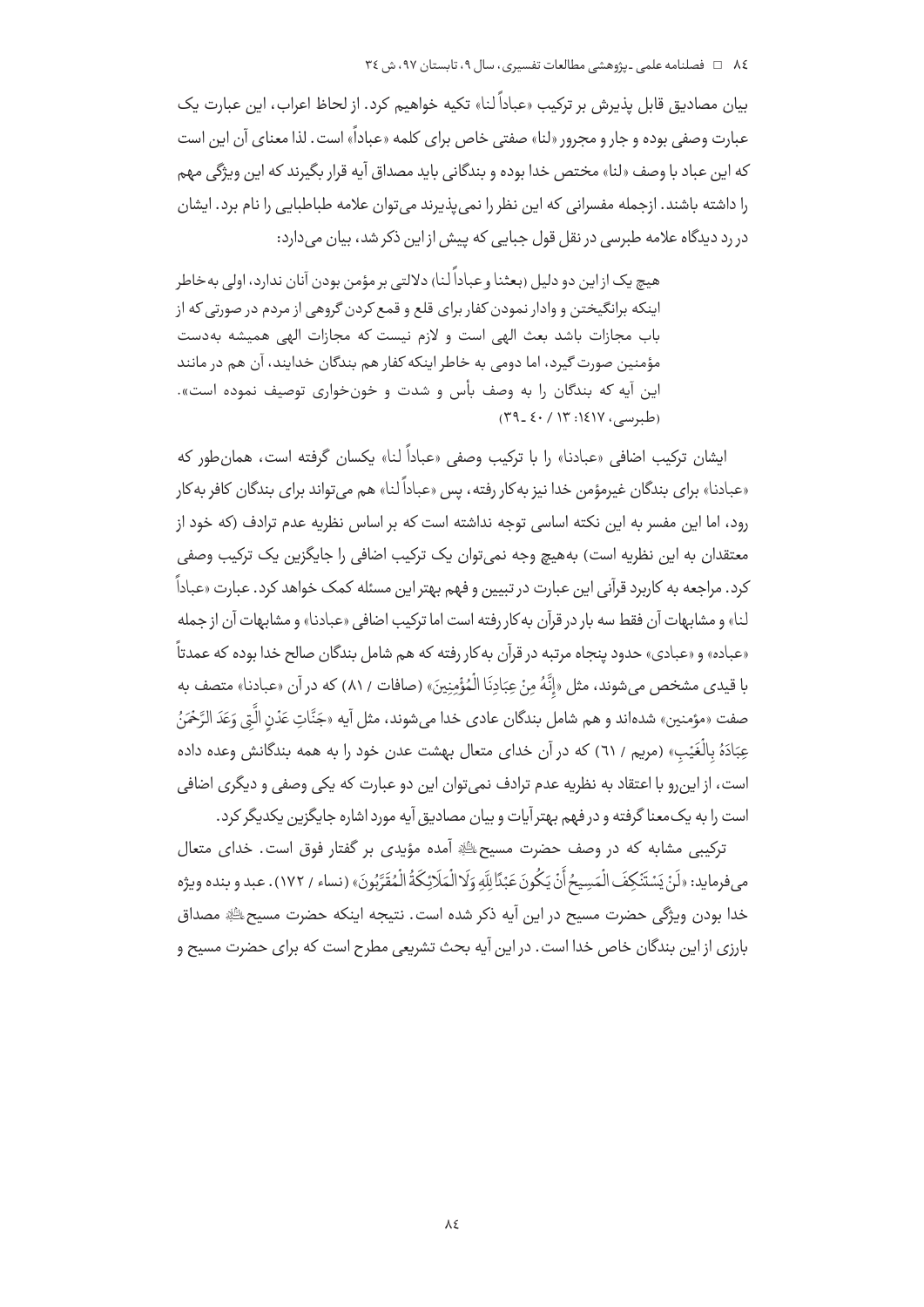واكاوى تفسيرى آيات سوره إسراء درباره فساد بنى إسرائيل با ... □ ٨٥

ملائکه مقرب اثبات شده است؛ حراکه عبودیت تکوینی، متعلَّق خواست یا عدم خواست کسی قرار نمي گيرد و تحت اختيار كسي نيست. از اين سياق معلوم مي شود حداقل معناي «عبداً لله»، بنده مخلص است که در راه بندگی، بر اخلاص در عبادت خدا پای می فشرد و بدان متصف است. ادامه آیه شریفه نیز به وضوح شاهد دیگری است بر اینکه مقصود، عبد در مقام عمل و اطاعت است، نه عبد در خلقت و چنین تعبیری اوساط مؤمنان را دربر نمیگیرد، چه رسد به اینکه مصداقش فردی کافر و مشرک باشد. (نقی پورفر، ۱۳۷۹: ٤ / ۳۲)

آيه ديگرى كه شبيه اين عبارت در آن آمده آيه «ثُمَّ يَقُولَ لِلنَّاسِ كُونُوا عِبَادًا لي مِنْ دُونِ اللَّهِ» (آل عمران / ٧٩) است. علامه طباطيابي ذيل آيه مي نويسد:

و در جمله: «كُونُوا عِبَادًا لي مِنْ دُونِ اللَّهِ» كلمه «عباد» مانند كلمه «عبيد» جمع كلمه «عبد» است با این تفاوت که «عباد» بیشتر در مورد بندگی خدا و «عبید» بیشتر در مورد بردگی انسانها استعمال مے شود و غالبا گفته نمے شود عباد فلان شخص، بلکه گفته مے شود: عبید او. پس اینکه فرمود: «عباداً لی ۔عبادی برای من که مسیح بن مریم هستم»، با این گفتار ما منافات ندارد؛ چون کلمه «لي» در اينجا قيدي است قهري، براي اينکه بفهماند خدای سبحان از عبادت تنها آن عبادتی را قبول میکند که خالص برای او انجام شود.  $(512.50)$ 

همان طور که مشاهده می شود علامه طباطبایی در معنای «عباداً لی» برخلاف نظرش در معنای عبارت «عباداً لنا» عمل کرده و آن را به عبادت خالص برای خدا تعبیر کرده که نمی تواند شامل انسان های مشرک و کافر با حتی مسلمانان معمولی شود که بهعنوان مصادیق «عباداً لنا» بیان کرده است .

كلام آخر در اين بحث اينكه صفت «لنا» بهجاي «لله» و «لي» در دو آيه ديگر مقام عظمت الهي را افاده می کند؛ یعنی این بندگان مخلص باصلابت، جلوهگاه عظمت و شکوه و هیبت الهی هستند و این نکته نیز تأکیدی بر آن است که این رزمندگان سرکوبکننده فتنه یهود، مؤمنانی عالی،مقام و عظیم|لقدر در پیشگاه الهی هستند که صرفاً اجرای اوامر الهی و کسب رضای او وجهه همت آنان است واز ملامتگران باکی به خود راه نمی دهند. (نقی پورفر، ۱۳۷۹: ٤ / ۳۲)

# ب) بررسی برخی مصادیق از دیدگاه مفسران

در ادامه این مقاله برخی از مهمترین نظرات مفسران را عنوان و با توجه به شروط ذکرشده آنان را بررسی و پذیرش یا عدم پذیرش آنان را بیان خواهیم کرد.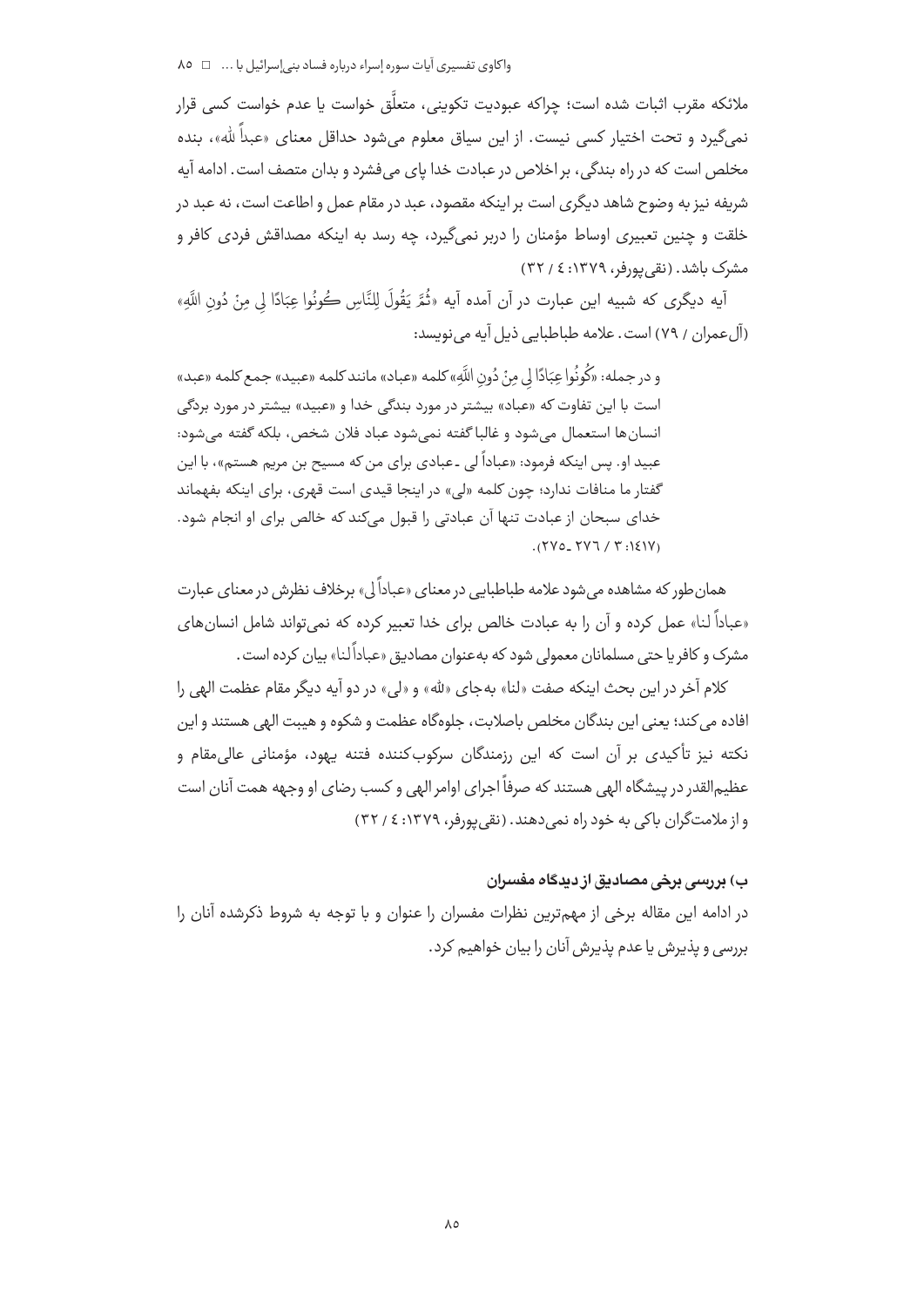#### مصداق بكم

برخی از مفسران معتقدند فتنه بنی|سرائیل در قرن ششم قبل از میلاد اتفاق افتاده و آن در بار یکم کشتن يحيى و در بار دوم كشتن زكريا بوده است و كسى كه بر آنان غلبه يافته و آنان را تارومار كرد، در بار نخست شایور ذوالاکتاف و در بار دوم بخت النصر بود. (طبرسی، ۱۳۷۲: ۲ / ۶۱۶: فیض کاشانی، ۱۶۱۵: ۳ / ۱۷۹) طنطاوی با حقایق تاریخی این دیدگاه را رد می کند. وی می نویسد:

زمان حمله «بختالنصر» شش قرن پیش از میلاد مسیح بود، درحالی که از لحاظ تاریخی ثابت است که حضرت زکریا تقریباً همءصر حضرت عیسی ﷺ بوده است. در قرآن کریم هم به این حقیقت اشاره شده که حضرت زکریا کفالت حضرت مریم مادر عیسی ﷺ را بر عهده گرفته است. لذا از لحاظ تاریخی زکریا نمی تواند هم عصر بختالنصر باشد. از طرفی «صحابین» که مورخین او را «سنحاریب» می نامند در سال ۷۱۳ قبل از میلاد بر یهود حمله کرده است که بیش از صد سال قبل از بختالنصر بوده و این دو نمی توانند هم عصر هم باشند. (طنطاوی، بی تا: ۸ / ۲۹۷).

صادقی تھرانی در رد این دیدگاہ می نویسد:

آيا اين دو مرتبه همان قتل زكريا و يحيى،ﷺ است؟ درحالي كه قتل همه انبياء فساد است. در بین انبیاء بنے اسرائیل پیامبرانی هستند که از این دو پیامبر برتر و بالاتر هستند. پس یعنی فساد کشتن پیامبر تنها همین دو مرتبه است نه هزاران مرتبه دیگر؟ درحالی که آنان پیامبران را می کشتند و در روایتی که در کتب احادیث ما رد نشده و ما آن را ذکر کردیم آمده است که در روز هفتاد نفر یا کموبیش از پیامبران را می کشتند. (صادقی تهرانی، ١٣٦٥: ١٧ / ٣٣)

افزون بر اين، عدم تحقق دو شرط بندگان خالص خدا بودن و جهانی نبودن فتنه، مانع پذيرش اين مصداق مي شود.

### مصداق دوم

منظور فتنه پهود در ابتدای اسلام و خیانت آنان به پیامبر بود که توسط پیامبر شکست خورده و از بین (فت. (سيد قطب، ١٤١٢: ٥ / ٢٢١٤)

درباره این مصداق باید گفت، هرچند نابودکننده این فتنه بندگان مخلص خدا بودند و فتنهگران هم پهوديان، ولي مركز فتنه مدينه بود و فتنه هم جهاني نبود، از اين,رو با عدم تحقق دو شرط از شروط فوق، اين مصداق نيز صحيح نيست.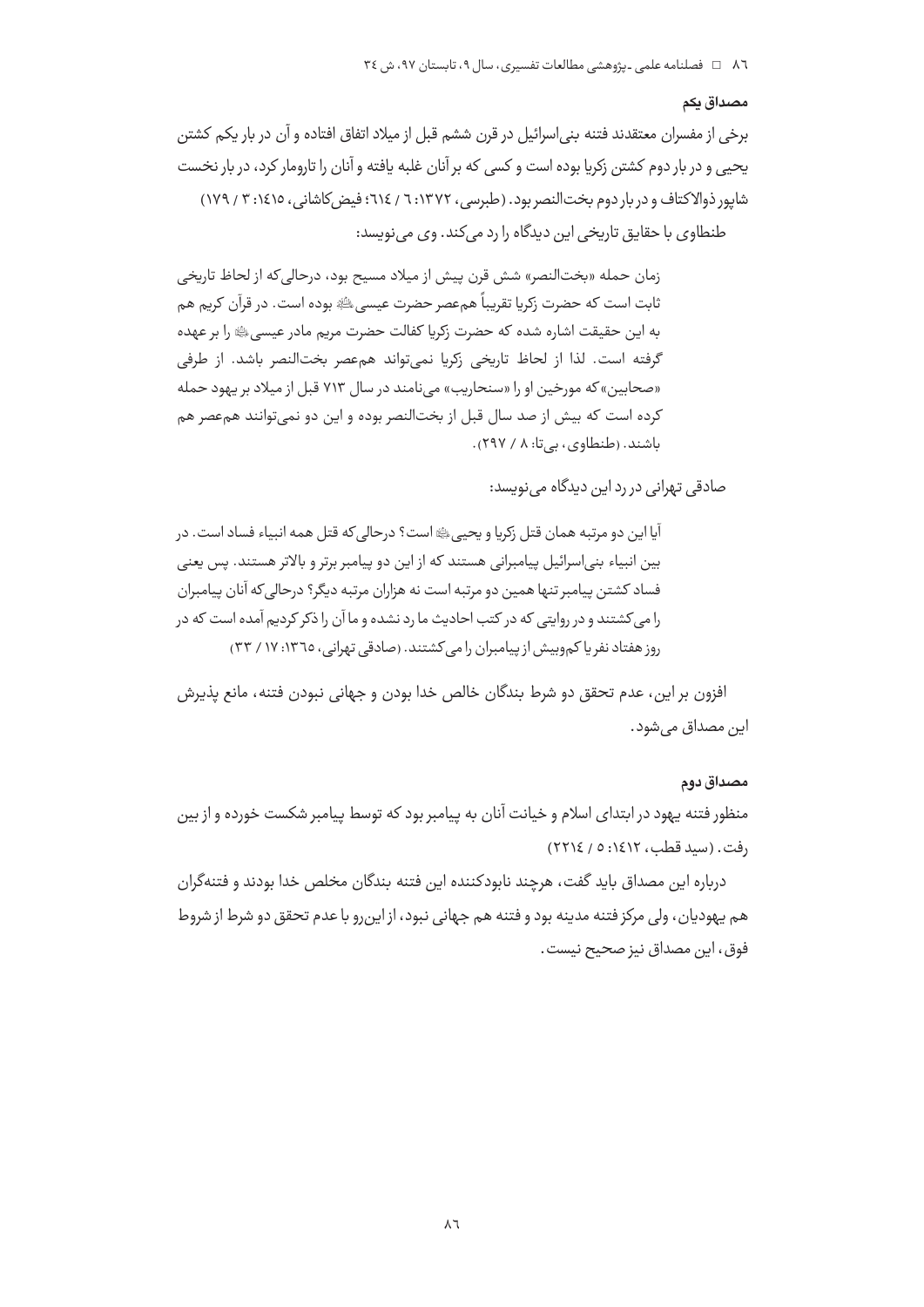### مصداق سوم

برخی از مفسران معاصر مصداق فتنه دوم را جنگ جهانی دوم و نابودکننده ان را هیتلر میدانند. (همان) این مصداق نیز قابل پذیرش نیست؛ زیرا هرچند جنگ جهانی تقریبا یک فساد جهانی بود ولی ولاً: شرط بندگان مخلص خدا محقق نشده و ثانياً: فتنه يهود در اروپا اتفاق افتاده و مركز فتنه فلسطين نبوده است و ثالثاً: فتنهگران يهوديان نبودند.

### مصداق چهارم

برخی معتقدند که جالوت و سپاهش کسانی بودند که در بار نخست نابودکننده یهود بوده و مصداق «عباداً لنا» هستند (طوسي، بيتا: ٦ / ٤٤٨)، (ابنجوزي، ١٤٢٢: ٣ / ١٠) و (رازي، ٢٤٢٠: ٢٠ / ٢٢٩). اما در رد این مصداق همین بس که شرط بندگان مخلص خدا بودن رعایت نگردیده است. از طرفی شرط یکم؛ یعنی جهانی بودن فتنه هم در این مصداق محقق نیست، لذا این مصداق نمی¤تواند صحیح باشد.

# مصداق **پنجم**

برخی دیگر از مفسران رومیان به فرماندهی «تیطس» را نابودگر یهودیان در فتنه دوم میدانند. (طنطاوی، بیتا: ۸ / ۳۰۱ ـ ۲۹۹؛ بلخی، ۱٤۲۳: ۲ / ۵۲۱). با عدم تحقق شروط بندگان مخلص و -جهانی نبودن فتنه این مصداق هم رد میشود.

# مصداق ششم

برخی از مفسران به این دیدگاه تمایل دارند که در بار نخست بختالنصر و در بار دوم اسپیانوس قیصر روم فتنه بنی|سرائیل را نابود کرده است . (طباطبایی، ۱٤١٧: ۱۳ / ٤٥)

'ين مصداق مانند مصداق قبل با عدم تحقق شروطش قابل $\downarrow$ نيرش نيست.

با دقت در سایر مصادیق ذکر شده برای این ایات باید بیان کرد که با توجه به این شروط چهارگانه کثر این مصادیق نمی¤وانند قابل $\downarrow$ پذیرش باشند، همانطور که مشاهده میگردد بهجز مصداق دوم از مصادیق ششگانه که در این قسمت بیان گردید و نابودکننده فتنه در این مصداق پیامبر و اصحابش د از بندگان مخلص خدا هستند، در پنج مصداق دیگر، شرط مخلص بودن «عباداً لنا» محقق نگردیده است، از اینرو میتوان گفت که شرط مخلص بودن مهم¤رین شرط در تحقق وعده الهی در این ایات ست که با تأمل در ترکیب وصفی «عباداً لنا» و توجه به اصل عدم ترادف حاصل میشود.

### ج) مصاديق صحيح دو وعده الهى

با توجه به مطالب بیانشده و توجه به اصل عدم ترادف در تفسیر قران کریم بهنظر میرسد هنوز هیچ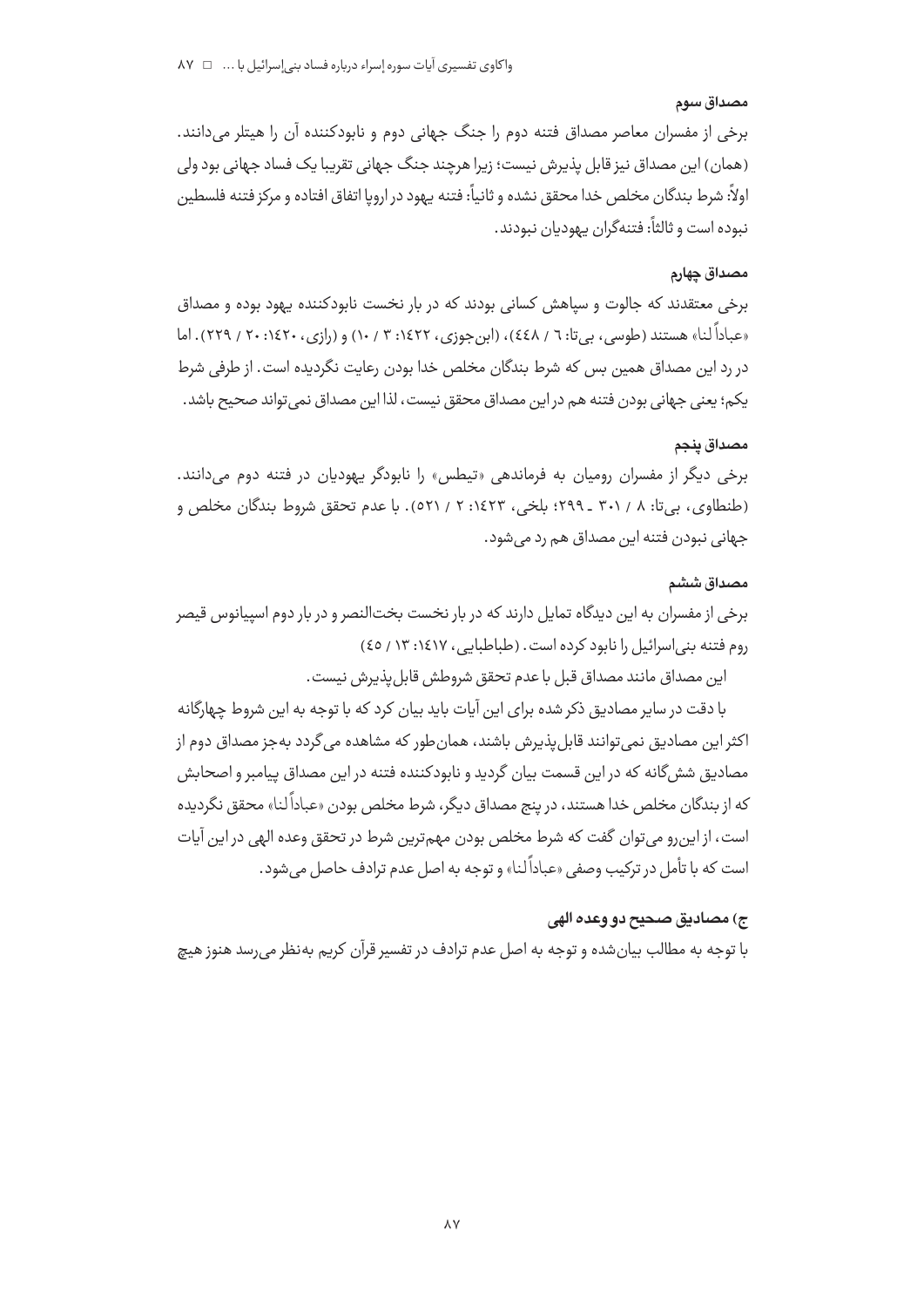کدام از وعدههای الهی در این آیات به وقوع نیپوسته و مصداق کامل این وعدهها و بندگانی که در هر مرتبه از بین برنده این فساد هستند، محقق نشدهاند، از این رو در ادامه دو مصداق برای این دو وعده ذكر خواهد شد. البته نگارندگان به هيچ وجه بهدنبال تعيين زمان براي ظهور نيستند، لذا احتمالاتي که در این پژوهش مطرح می شوند با توجه به برداشتی است که از روایات اهل بیت و تطبیق آنها با شرايط فعلى جهان و استفاده از مصاديق براي آيات سوره اسراء صورت پذيرفته است .

### وعده يكم

بندگانی که قرار است فساد بنیاسرائیل را از بین ببرند سه ویژگی مهم دارند. یکم اینکه بندگانی مخلص و مؤمن هستند (عباداً لنا). طبق اصل عدم ترادف هیچ ترکیب دیگری ازجمله ترکیب اضافی «عبادنا» نمی تواند جایگزین ترکیب فوق گردد، از این رو معنایی که برای این ترکیب بیان گردید، یعنی بندگان مخلص و مختص خدا بودن، در به دست آوردن مصادیق صحیح آبات نقش اساسی دارد.

دومین صفت این بندگان قدرتمند و خشن بودن است «أَولى بَأْسٍ شَدِیدٍ». بأس بهمعنای شدت در جنگ و به معنای شجاعت است (ابن منظور، ١٤١٤ / ٢٠).

ويژگي سوم اين بندگان جستجوگري و تفحص شديد آنان است. آنان به دنبال پيدا كردن پهوديان مفسد تمامی سرزمین یهود را مورد تفحص و جستجو قرار داده و آنان را پیدا کرده و از بین خواهند برد. در روايتي از پيامبر اكرمﷺ آمده است: «قيامت فرا نخواهد رسيد مگر اينكه شما با يهود نبرد خواهيد کرد، حتی سنگی که یهودی یشت سرش پنهان شده، خواهد گفت: ای مسلمان این یهودی یشت من ینهان است، او را بکش.» (بخاری، بیتا: ۱۰ / ٤١٢). این روایت که از معتبرترین منبع حدیثی اها ,سنت نقل شده، به شرایط و حوادث قبل از ظهور اشاره دارد. پیامبر با این حدیث می خواهد بفرماید که سنگ هم بهعنوان یک موجود غیرجاندار در پی نابودی آنان است، پس در مرتبه نخست تمامی انسانهایی که بهنوعی درگیر فساد و شرّ ایجاد شده توسط این گروه هستند در نابودی آنان با این بندگانی که مأمور دفع شرّ یهود هستند همکاری خواهند کرد.

نگاهي عميق تر به اطراف و اکناف جهان بيانگر آن است که فسادي که هماکنون قوم بني اسرائيل و استکبار جهانی به سرکردگی صهیونیسم جهانی مرتکب می شوند، قابل مقایسه با قبل نبوده و بسیار بیشتر و گسترده تر از فساد این قوم در طول اعصار گذشته است. فسادی که در همه ابعاد سیاسی، اجتماعي، فرهنگي، اقتصادي، اعتقادي و ... در سرتاسر جهان فراگير شده است.

از طرفی تنها گروهی که در برابر فساد این قوم موضع متقابل گرفته و در پی از بین بردن آن است،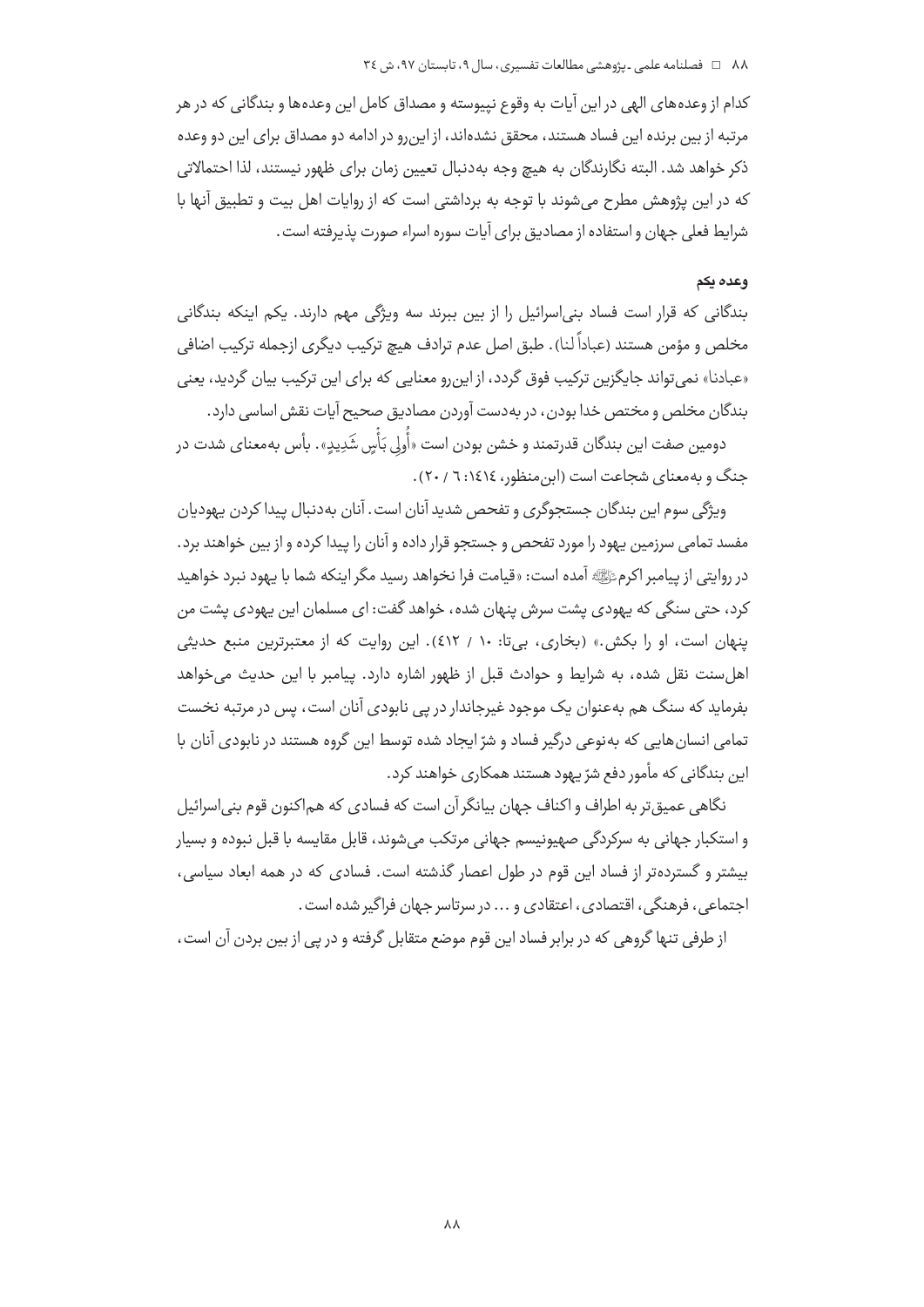جمهوری اسلامی ایران بوده که رهبری مبارزه با استکبار و استعمار جهانی را بر عهده گرفته است. با این توضیح به نظر می رسد که مصداق این آیه و بندگان مؤمنی که خدای متعال به آنان اشاره دارد، در دوران كنوني شيعيان مخلص اميرمؤمنان ﷺ به ويژه شيعيان ايران زمين باشند.

با جستجو در روايات اهل بيتﷺ رواياتي ملاحظه مي شود كه مي تواند مؤيد اين احتمال باشد. ازجمله در روایتی از امام صادق ﷺ آمده است که روزی عدهای از اصحاب پیامبر در اطراف ایشان جمع بودند، در اين هنگام پيامبراكرمﷺ دو مرتبه فرمود: «اللهم لقّبي اخواني». اصحاب ايشان به حالت اعتراض ,گفتند: مگر ما برادران شما نیستیم؟ پیامبر در جواب فرمود: «نه، شما اصحاب من هستید. برادران من گروهی در آخرالزمان هستند که به من ایمان می آورند درحالی که هرگز من را نمی بینند.» (صفار قمی، ١٤٠٤: ٨٤) در ادامه ایشان به بیان ویژگی های این گروه پرداخته است که قابل تطبیق بر شيعيان مخلص در حال حاضر است، ازجمله اينكه فرمود: به من ايمان مي آورند بدون آنكه مرا ببينند، باقی میمانند بر دینشان گویا صاف می کنند درخت خاردار را با دستشان، پارههایی از آتش را در دست دارند و ... حمّاد بن عيسى از اصحاب اجماع و عباس بن معروف و ابوبصير در سند اين حديث، می توانند ضعف سند حدیث را بیوشاند. از طرفی روایاتی مشابه این روایت می تواند تقویت کننده این حدیث باشد؛ ازجمله شیخ مفید در روایتی دیگر همین ویژگی ها را برای این مؤمنان واقعی ذکر می کند: «روزي پيامبر اکرمﷺ فرمود: اي کاش برادرانم را ملاقات ميکردم. ابوبکر و عمر به ايشان گفتند: ما برادران شما نیستیم درحالی که به شما ایمان آورده و با شما مهاجرت کردیم. پیامبرﷺ فرمود: شما ایمان آورده و مهاجرت کردهاید، ولی ای کاش برادرانم را ملاقات می کردم. آن دو نفر سخن خود را تکرار كردند. ييامبرئي الله فرمود: شما اصحاب من هستيد ولي برادران من كساني هستند كه بعد از شما خواهند آمد و به من ایمان میآورند، مرا دوست دارند، به من پاری رسانده و مرا تصدیق میکنند، درحالی که مرا ندیدند. پس ای کاش برادرانم را ملاقات می کردم». (مفید، ۱۶۱۳: ٦٣)

در این دو روایت به ویژه در روایت دوم، مهمترین ویژگیهای قومی که پیامبر آنان را برادران خود خطاب کرد آمده است. در این روایت زیبا عبارت «پنصُرونی» آمده است؛ پاری کردن پیامبر در اینجا به معنای پاری کردن جانشین ایشان و به طور قطع پاری رساندن به امام زمانﷺ و فراهم کردن شرایط ظهور ایشان خواهد بود.

در روایتی طولانی که شیخ صدوق نقل کرده است، پیامبر اکرمﷺ در بخشی از این روایت به امپرمؤمنانﷺ فرمود: «گروهي در آخرالزمان خواهند آمد كه يقين و ايمان آنان موجب شگفتي خواهد بود، با اینکه آن جماعت پیغمبری را ندیده و حجت ظاهری از آنها پوشیده شده است، آنان فقط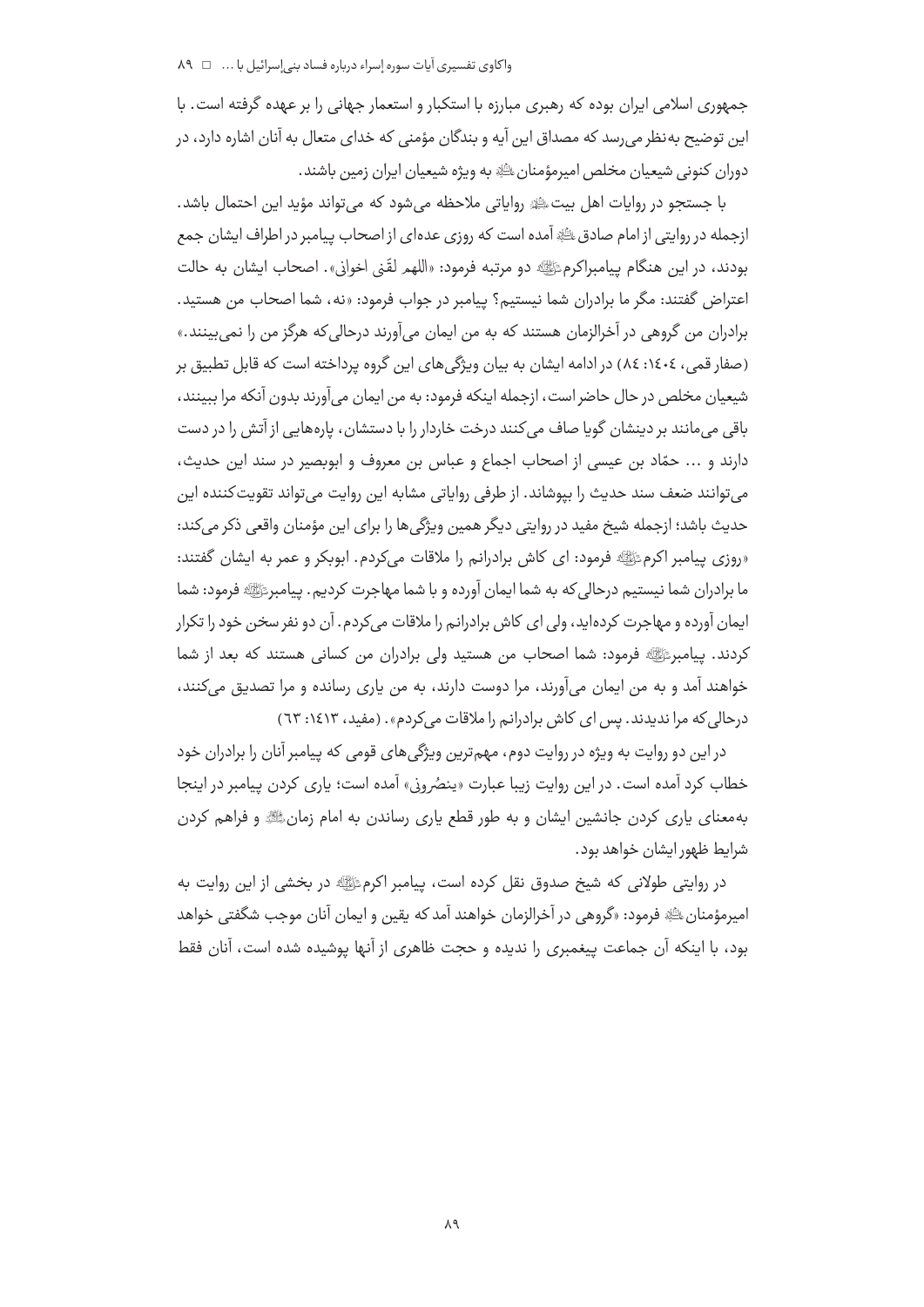بهواسطه سیاهی روی سفیدی (نوشتههای کتاب) ایمان می آورند». (صدوق: ١٤٠٤: ٤ / ٣٦٦)

اين قوم در آخرالزمان تنها بهواسطه احاديث و آيات قرآن به پيامبر ايمان آوردهاند. در اين روايت هم پیامبر بر این نکته تأکید دارد که این گروه در آخرالزمان بدون اینکه پیامبر را دیده باشند و فقط با توجه به مطالب رسیده به ایشان ایمان آورده و بر دین خود استوار ماندهاند.

در روایت دیگری شیخ طوسی ویژگی صبر و مقاومت این گروه را از زبان رسول خداﷺ ذکر کرده است. رسول خدا درباره این گروه فرمود: «گروهی بعد از شما خواهند آمد که یک نفر از آنها یاداش پنجاه نفر از شما را خواهد داشت. گفتند: ای رسول خدا ما به همراه شما در جنگ بدر و احد و حنین بودیم و قرآن در شأن ما نازل شد. پیامبرﷺ فرمود: اگر آنچه که بر آنها وارد می شود بر شما وارد شود هرگز نمي توانيد مانند آنان صبور باشيد». (طوسى، ١٤١١: ٤٥٧)

در این روایت نیز پیامبر بر ویژگی صبر قوم آخرالزمان تأکید کرده است. مشکلات و مصیبت هایی که بر اثر تحريم ناشي از مقابله دشمنان دين و اسلام حاصل مي شود اگر همراه با صبر و تحمل نباشد به;ودی باعث کوتاه آمدن از مواضع دینی و اسلامی مردم خواهد شد. ولی استقامت و صبری که مردم مسلمان بر این مشکلات اعم از اقتصادی، سیاسی، فرهنگی، نظامی و … دارند، باعث یوپایی هرچه بیشتر نظام اسلامی خواهد شد. گروهی همچون حزب الله لبنان، مردم غزّه و از همه مهمتر مردم مسلمان ایران که از ابتدای پیروزی انقلاب اسلامی تاکنون همواره هدف نوک تیز پیکان مقابله دشمنان اسلام بوده و هستند، از مصادیق بارز این روایت هستند. دفاع مقدس شاید بهترین نمونه از ابن صبر مقدسی باشد که در این روایت آمده است .

در ادامه به دسته دیگری از روایات پرداخته می شود که تکمیل کننده دسته نخست بوده و بهگونهای تأییدکننده تطبیقی است که در آن روایات صورت گرفت.

امام صادق ﷺ در تفسير آيه ٥ اسراء فرمود: «گروهي هستند كه خداي سبحان قبل از ظهور قائمﷺ آنها را مبعوث خواهد کرد که هر کسی را که از آل محمد ﷺ بریده باشد، می کشند» . (کلینی ، ١٣٦٥: ٨ / ٢٠٦)

نکته مهمی که این روایت و برخی روایات دیگر به آن اشاره دارند، ظهور این گروه مؤمن قبل از خروج قائمﷺ است؛ به عبارت دیگر شرط قیام امام ﷺ این است که پیش از آن گروهی مؤمن زمینه این قیام را فراهم کنند؛ حتی در برخی روایات بهصراحت به این گروه اشاره شده است، ازجمله در روایتی از امام صادق ﷺ آمده است كه ايشان يس از شنيدن آيه فوق سه مرتبه فرمود: «هُمْ وَاللَّهِ أَهْلُ قُم» (مجلسي، ٤٠٤: ٥٧ / ٢١٦) . در روايت ديگري از امام كاظمﷺ نقل شده كه فرمود: «مردى از اهل قم خواهد آمد كه مردم را بهسوی حق دعوت می کند. بههمراه او گروهی جمع خواهند شد که همانند پارههای آهن هستند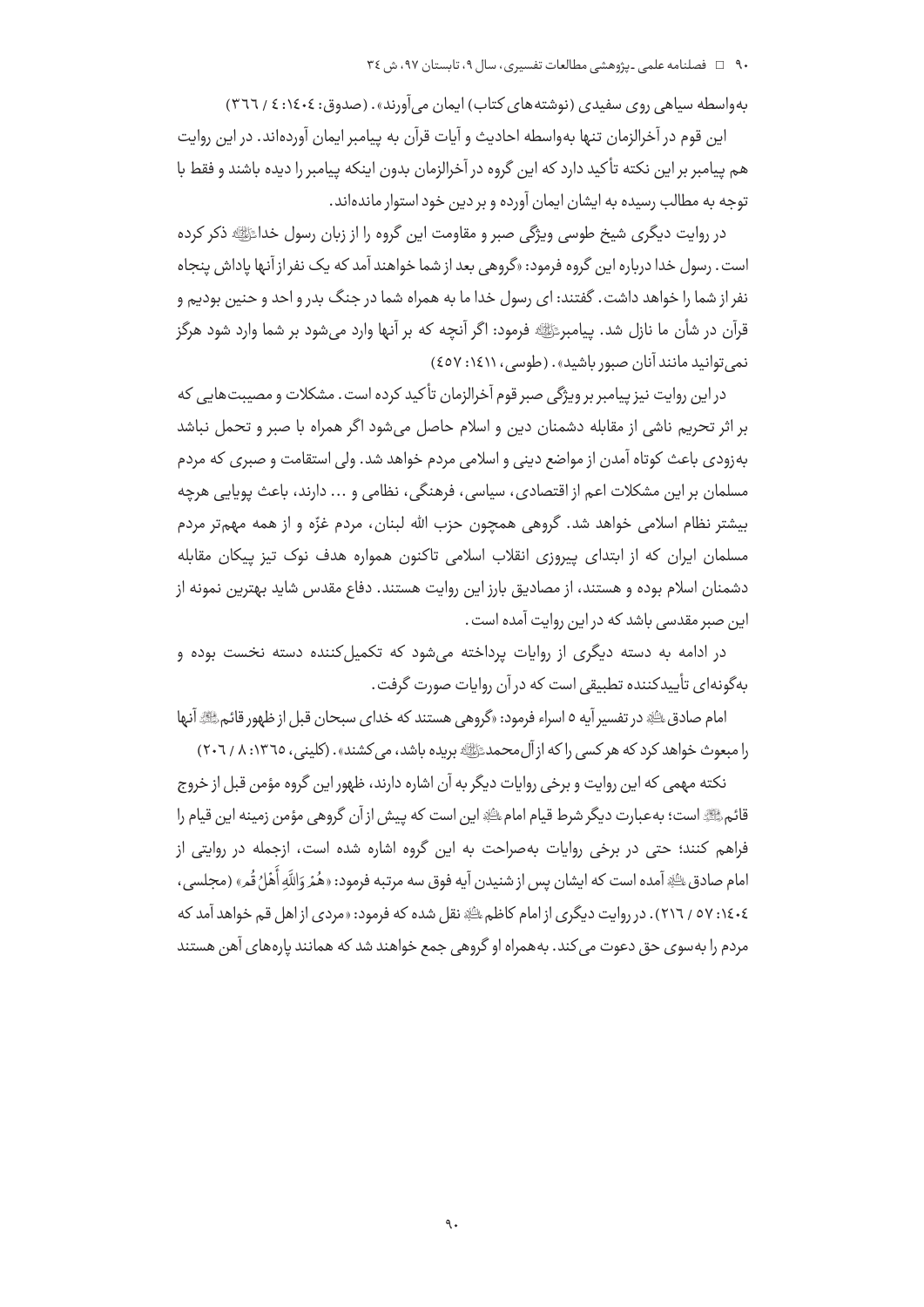که طوفان های شدید آنها را تکان نخواهد داد و از جنگ گریزان نیستند و اهل ترس و جبن نخواهند بود و بر خدا توکل می کنند و سرانجام نیک مخصوص پرهیزکاران است.» (همان). هرچند این روایت از سندی قوی برخوردار نیست و در منابع مهم روایی شیعه دیده نمی شود اما برخی روایات مشابه می تواند احتمالات ذکرشده را تقویت کند که در ادامه خواهند آمد. این روایت هم به نقش مهم شیعیان به رهبری مردی از قم در اتفاقات آخرالزمان اشاره دارد که مانند پارههای آهن در برابر مشکلات آخرالزمان ایستادگی و مقاومت کرده و مر توانند مصداق «عباداً لنا» در آبات مورد اشاره قرار گیرند.

امام سجادﷺ در گفتاری که با ابوخالد داشتند در بخشی از سخنانشان به او فرمود: «مردم زمان غیبت امام دوازدهم که بر ولایت و امامت او استوار بوده و منتظر ظهورش هستند، بهتر از مردم هر زمان دیگری می باشند؛ چراکه خدای متعال به ایشان عقل، فهم و معرفت به امام زمان خویش را عنایت كرده است و غيبت امام عصر، مانع از احساس حضور او نمى شود؛ چراكه ايشان شيعياني راستين هستند و با اخلاص هرچه بیشتر، مردم را به دین دعوت نموده، بهصورت پنهان و نهان، به دین داری می بردازند». (صدوق، ۱۳۹۵: ۱/ ۳۲۰)

این روایت نیز به صراحت اخلاص و صدق و استقامت این شیعیان را در آخرالزمان نشان می دهد. شاید مهمترین ویژگی این گروه از نظر امام سجادﷺ ویژگی منتظر ظهور بودن آنها است (منتظرین لظهوره). در این حدیث فرموده این قوم از مردم هر زمان دیگری برترند؛ زیرا دارای عقل و زكاوت و هوش فراواني بوده و در مقابل توطئه دشمنان اسلام با استعانت از امام زمان پيروز و سربلند هستند؛ و این معنا می تواند تأیید دیگری بر احتمال پیش گفته مبنی بر تطبیق شیعیان در حال حاضر با ابن روایات باشد.

اين حقيقت در روايتي از امام باقر<sup>ائ</sup>يَّةِ نيز بيان گرديده است. ايشان فرمود: «گويا مردمي را می بینم که در شرق برای طلب نمودن حق (خلافت) قیام کردهاند ولی این حق را به آنها نمي دهند. باز آنها قيام مي كنند ولي به آن نمي رسند. وقتي كه چنين ديدند شمشيرهاي خود را حمایل میکنند و آنگاه آنچه راکه می خواهند به آنها می دهند ولی آنها نمی پذیرند تا آنکه کارشان سامان پیداکند، اما باز این حق (دولت جهانی آل محمد) را به آنها نمی دهند جزیه صاحب شما، مقتولین آنها از جمله شهیدان هستند». (نعمانی، ۱۳۹۷: ۲۷۳).

در سند اين روايت نيز افراد ثقهاي مانند احمد بن محمد بن سعيد، معمر بن يحيى بن سام و ابوخالد کابلی قرار دارند که باعث اطمینان بیشتر به این حدیث می شود. این روایت نیز بهصراحت اشاره دارد به اينكه اين گروه خود بهدنبال حق هستند و به سختي و مشقت فراوان بالاخره حق را بهدست مي آورند.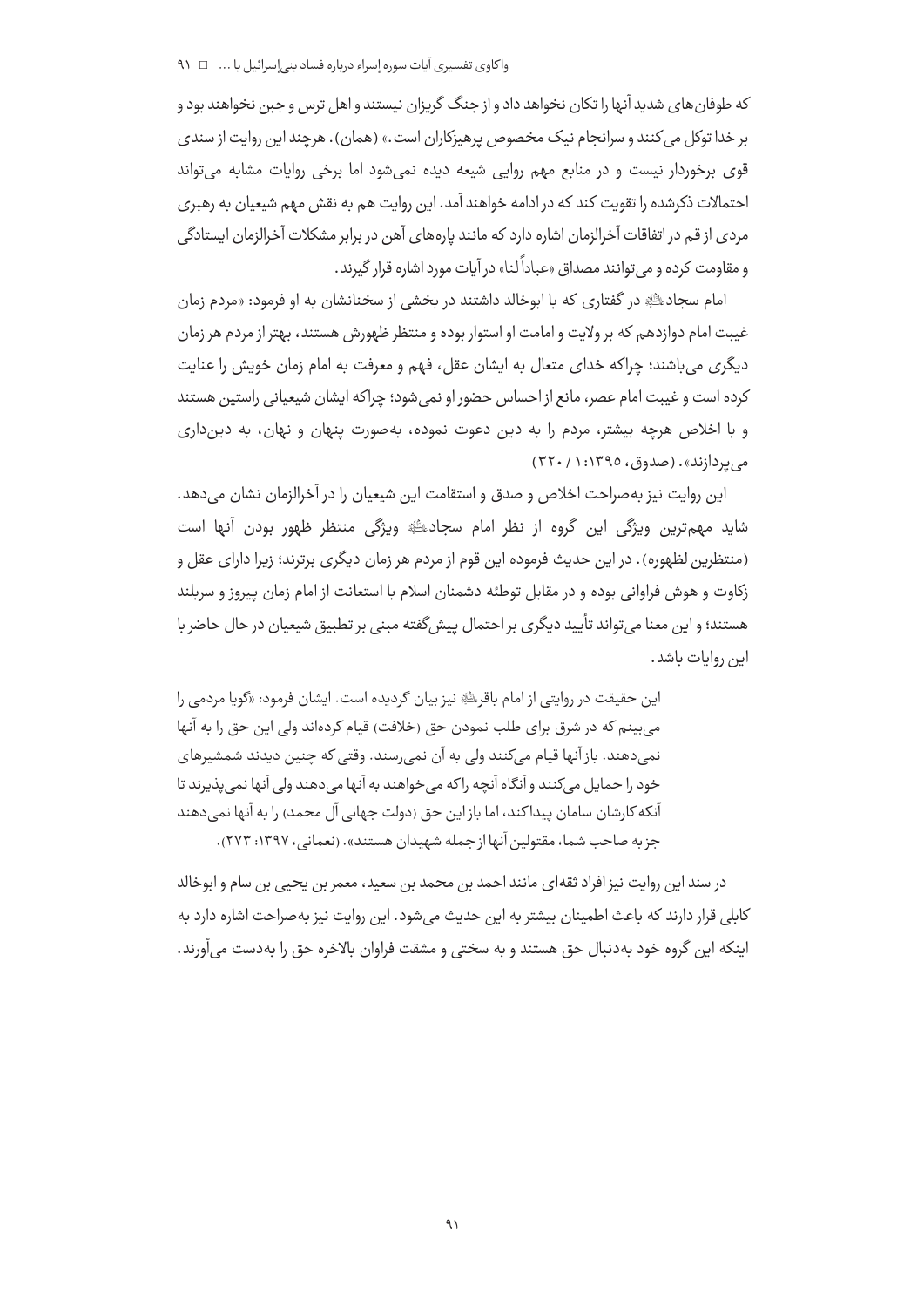مشقت و سختے ,های فراوانی که در تاریخ صد ساله اخیر جهان اسلام و به ویژه ایران به جهت رسیدن به یک استقلال نسبی و در اختیار گرفتن اختیار و آزادی خود و همچنین مرجع قرار دادن دین در اداره جامعه اسلامی با آن مواجه بودهایم، می تواند تطبیقی احتمالی براین روایت و روایات مشابه باشد.

با کنار هم نهادن این دو دسته از روایات، تطبیق ویژگی های ذکرشده در روایات دسته نخست با شیعیان در عصر کنونی احتمال داده می شود. حقیقتی که در روایات دسته دوم هم با ذکر نام «اهل قم» و «بالمشرق» به آن اشاره شده است؛ ویژگی هایی مانند صبر و استقامت، ایمان و اخلاص، قیام در راه اسلام و … .

این احادیث می تواند نقش اساسی در تأیید این دیدگاه داشته باشد که وعده نخست خدای متعال هم|کنون در حال محقق شدن است و بندگانی که قرار است این وعده را تکمیل نموده و فساد همهجانبه يهود و بني|سرائيل را نابود كنند، شيعيان به رهبري ايران هستند (هُم أهلُ قم). بهنظر می رسد تقابل مستقیم و غیرمستقیم ایران با صهیونیسم در اتفاقات جهانی و منطقهای، ازجمله وقایع فلسطين و جريانات تكفيري زمينهساز تحقق اين وعده الهي است .

در تأیید این احتمال نیز می توان از روایات وارده استفاده کرد، به عنوان نمونه در حدیثی از رسول خداءًرَا ﴾ آمده است: «همواره با مشركين مقاتله خواهيد كرد تا اينكه دجال با باقي مانده شما در اردن پیکار کند، شما در شرق رود اردن و آنها در غرب آن خواهند بود» . (شیبانی، ۱٤١١: ٤ / ۲۹۳)

دجّال در اين روايت شايد اشارهاي به بني اسرائيل و فساد اين قوم باشد، مقاتله با اين گروه در شرق و غرب رود هم شايد بر مقابله اسرائيل و فلسطينيان قابل تطبيق باشد. البته اين فرض فقط در حد احتمال است و می تواند در مبحث جری و تطبیق روایات قابل بحث باشد.

نکته دیگر در این بحث اینکه تاکنون سه شرط از چهار شرط محقق شده است. یکم اینکه این فتنه جهانی است و فسادهای این قوم بر کسی پوشیده نیست، دوم اینکه مرکز فتنه فلسطین است و سوم اینکه: فتنه گران گروهی از یهودیان به نام صهیونیسم هستند.

شرط چهارم که بندگان مخلص خدا هستند به نظر می رسد هنوز محقق نشده است و همان طور که بیان شد ممکن است این بندگان مخلص الهی در دوران حاضر شیعیان به رهبری شیعیان ایران باشند.

#### وعده دوم

پیش از این بیان شد که گروهی که تحقق٫دهنده وعده نخست خدای متعال هستند در واقع کسانی هستند که زمینهساز قیام امام زمانﷺ بوده که این قیام بهنظر نگارندگان همان تحقق وعده دوم البهي در آيات مورد اشاره است .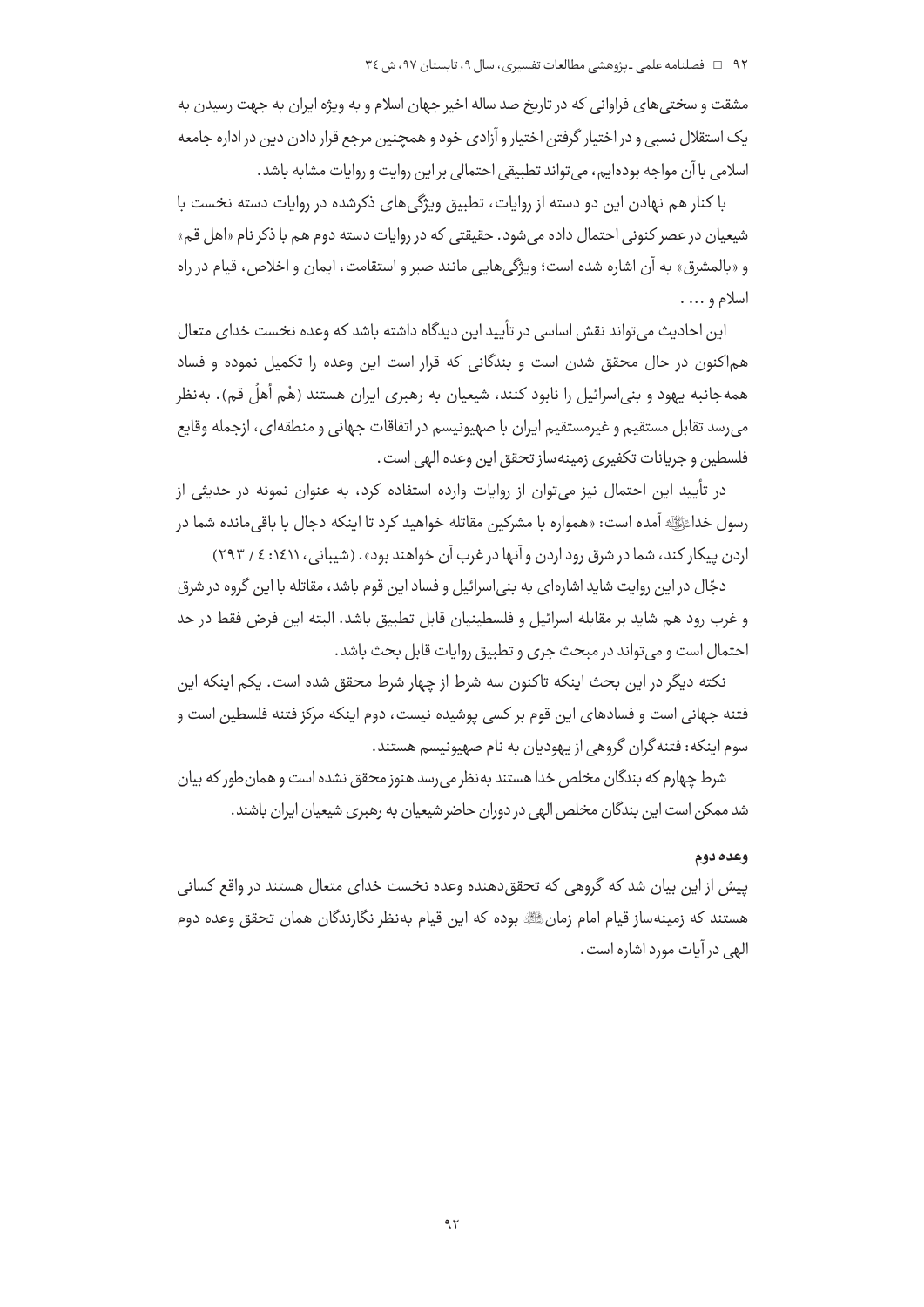با توجه به آيه «فَإِذَا جَاءَ وَعُدُ الْآخِرَةِ لِيَسُوءُوا وُجُوهَكُمْ وَلِيَدْخُلُوا الْمَسْجِدَ كَمَا دَخَلُوهُ أَوَّلَ مَرَّةٍ» مي توان گفت که این دو گروه که بنی|سرائیل را نابود میکنند یک گروهند یا اینکه به یکدیگر شباهت دارند. علامه طباطبایی در ذیل آیه فوق می نویسد:

این کلام دلالت بر چند نکته دارد: یکم اینکه دشمنان بنی|سرائیل در نوبت نخست هم داخل مسجدالاقصی شده و آن را به قوه قهریه گرفتند، و اگر در قرآن کریم آن را نیاورده بهمنظور اختصار بوده است، دوم اینکه داخل شدن در مسجد برای هتک حرمت و تخریب آن بوده، سوم اینکه این مهاجمین و مبعوثین برای مجازات بنی|سرائیل و گرفتن انتقام از ایشان همان کسانی بودند که در بار نخست میعوث بر ایشان شدند. (١٣٧٤: ١٣ / ٤٢)

همان طور که مشاهده می شود علامه طباطبایی مهاجمین بر بنی اسرائیل در هر دو مرتبه را یک گروه در نظر گرفته و این بدین معنا است که فاصله دو فساد بسیار کم بوده و در دو مرتبه پشت سر هم این گروه دست به فساد خواهند زد. البته مصادیقی که علامه بهعنوان مصادیق درست آیه پذیرفتهاند با این نظر ایشان همخوانی ندارد. همان طور که پیشتر بیان شد ایشان در بار نخست بخت|لنصر و در بار دوم اسپیانوس را مصداق آیه ذکر می کند که بر خلاف این بیان است .

بهعبارت دیگر شباهت بین دو گروه در این آیه را می توان به دو گونه بیان کرد. یکم اینکه همان اشخاص بار اول در بار دوم فتنه را خاموش خواهند کرد که در این صورت فاصله بین دو فتنه بسیار کوتاه خواهد بود. دوم اینکه در اوصاف، شیبه گروه اول هستند. در این صورت فاصله دو فتنه ممکن است کوتاه یا طولانی باشد.

بهنظر نگارندگان وعده دوم خدای متعال در این آیات زمانی محقق خواهد شد که امام زمانﷺ ظهور کند و کسانی که در وعده دوم پاریگر حضرت خواهند بود باز هم شیعیان ایشان در سرتاسر جهان خواهند بود. همان طور كه از پیامبر اكرمﷺ نقل شده است كه فرمود: «گروهي از مشرق زمین به پا می خیزند و مهدی ﷺ را یاری خواهند کرد.» (اربلی، ۱۳۸۱: ۲ / ٤٧٧). روایاتی که در بیان مصداق وعده نخست الهی بیان شد در این نکته اشتراک داشتند که گروهی که ویژگی های آنها در این روایات بیان گردید قبل از خروج قائمﷺ بوده و با اعمال و اقدامات خود زمینه را برای ظهور حضرت مهدیﷺ آماده خواهند کرد، ولی این روایت اشاره دارد به اینکه این گروهی که از مشرق برمی خیزند، پاریگر خود امام زمانﷺ هستند که در روایات پیش گفته به این نکته اشاره نشده بود.

شباهت ذکرشده در آیات نیز در این خواهد بود که اگر فاصله بین نابودی یهود در بار نخست و ظهور امام زمان فاصله کمی باشد، همان شیعیان یا حداکثر فرزندان آنان پاریگر حضرت خواهند بود و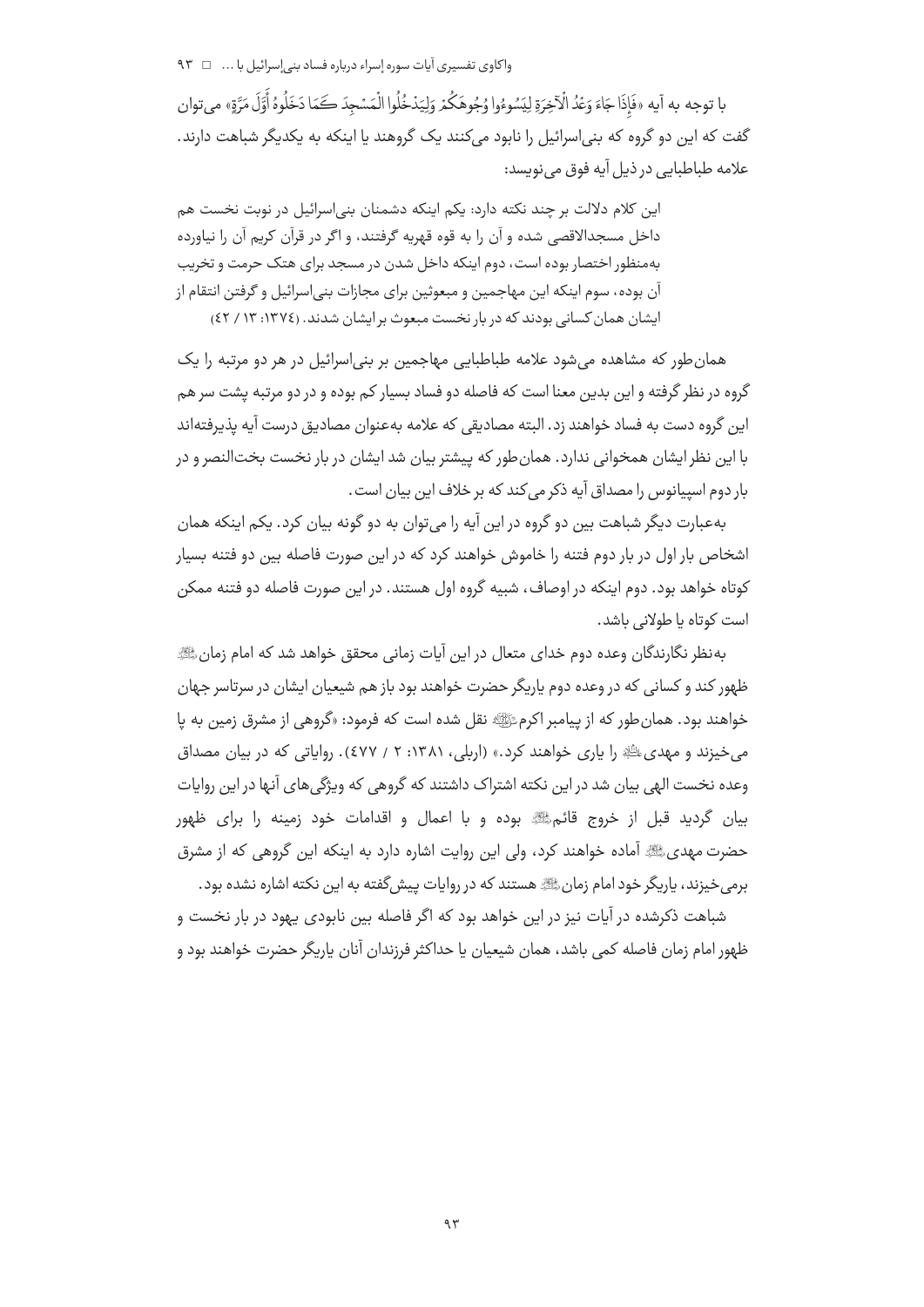اگر این فاصله طولانی باشد، نابودکنندگان در بار دوم، شیعیان مخلص ایشان از نسل همین افراد خواهند بود که در اوصاف شبیه آنان هستند.

پیش از این و در بیان وعده یکم الهی روایتی از امام باقریائ ذکر گردید که در آخرالزمان عدهای برای بهدست آوردن حق، شمشیرهای خود را به دوش گرفته و برای برپایی حق قیام میکنند. این دستيابي به حق نسبي خواهد بود؛ زيرا امام در پايان روايت با عبارت «لَا يدُفَعُونَهَا إلَّا إلَى صَاحِبكمْ» بيان مي دارد كه دستيابي نهايي به حق و حقيقت و پيروزي دين حق تنها با ظهور امام زمانﷺ حاصل خواهد شد. شاید بتوان این روایت را تأییدی بر شباهت دو گروه در آیه فوق گرفت، بهعبارت دیگر ممکن است این گروهی که برای برپایی حق قیام میکنند و سختی ها و مشقات فراوانی در این راه به جان می خرند، تنها زمانی به صورت کامل موفق خواهند شد که بتوانند این قیام خود را به قیام حضرت مهديﷺ متصل كنند.

روايت منقول از امام باقر ﷺ كه در ذيل آيه فرمود: «هم القائم و اصحابه» (قمي، ١٣٦٧: ٢ / ١٤) می تواند مؤید این مطلب باشد. در روایت دیگری از امام صادق ﷺ آمده است که حضرت وعده الهی در آيه را به خروج قائمﷺ تفسير كردهاند. (كليني، ١٣٦٥: ٨ / ٢٠٦)

#### نتىحە

خدای متعال در سوره مبارکه اسراء با ذکر دو وعده حتمی درباره قوم بنی|سرائیل که قطعاً محقَّق خواهند شد مفسران را به بیان نظرات گوناگونی واداشته است. بسیاری از مفسران با ذکر مصادیق مختلفی که در طول تاریخ برای بنی|سرائیل به وقوع پیوسته است، معتقدند که این دو وعده محقق شده است. ازجمله این مصادیق میتوان به تسلط بختالنصر، تسلط پادشاهان ایران و روم، جنگ های صلیبی و ... اشاره کرد. بعد از ذکر این مصادیق و بررسی آنها نتایج حاصل از این تحقیق را می توان به طور خلاصه در موارد زیر دسته بندی کرد:

مهمترین رکن این پژوهش دقت در ترکیب وصفی «عباداً لنا» در آیه ۵ سوره اسراء است که با توجه به اصل عدم ترادف قابل جایگزینی با هیچ عبارت مشابه دیگری نیست.

ترکیب وصفی «عباداً لنا» با توجه به متشابهاتش در قرآن، یعنی «عبداً لله» و «عباداً لی» بهمعنای بندگان مخلص و خاص خدا بوده که تنها برای رضایت او اقدام میکنند.

برای تحقق دو وعده الهی باید شروط چهارگانه ذیل محقق شوند تا مصادیق ذکر شده درباره آیات صحيح باشد. اين شروط عبارتند از: ١. جهاني بودن فتنه با توجه به «الأرض»؛ ٢. فتنه از سوى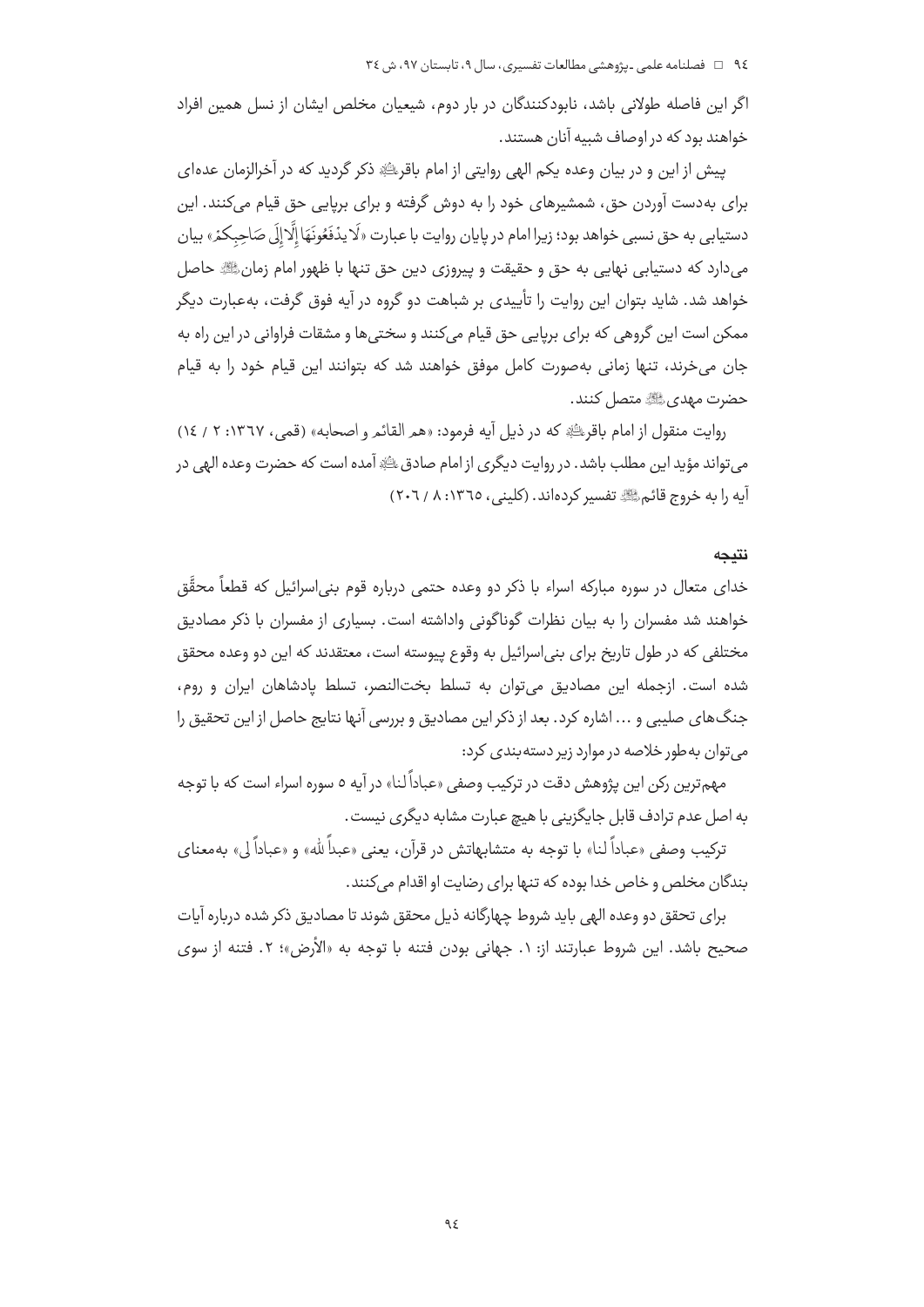یهودیان باشد؛ ۳ . مرکز فتنه سرزمین فلسطین باشد و ٤ . نابودکننده فتنه بندگان مخلص خدا باشند .

عصر حاضر و حوادثی که در آن به وقوع می،پیوندد این احتمال را می،دهد که اکنون زمانه محقق شدن وعده یکم خدا باشد. فساد گسترده صهیونیسم که گروهی از یهودیان هستند و از طرفی وجود گروهی که به رهبری شیعیان ایران با صهیونیسم به مبارزه پرداختهاند، مؤید این مطلب است. از طرفي برخي روايات اهل بيت ﷺ نيز مي تواند ريشه اين احتمال را تقويت كند .

بهنظر می رسد زمان محقق شدن وعده دوم خدای متعال در آیات مذکور، با توجه به برخی روایات و وقایع دوران ظهور، ظهور حضرت مهدیﷺ باشد که با کمک اصحاب و پارانش که در صفات و ويژگى ها شبيه نابودكنندگان فتنه نخست هستند، فتنه دوم يهود را خاموش خواهد كرد.

فتنه یکم یهود که هماکنون در آن به سر می بریم و نابودی این فتنه توسط «عباداً لنا» که شیعیان واقعي از مصاديق اصلي آن هستند، مقدمه|ي براي ظهور امام زمانﷺ است .

منابع ومآخذ

الف) كتابها

# \_قوآن كوييم.

ـ آلوسي ، سيدمحمود ، ١٤١٥ ق ، ر*وح المعاني في تفسير القرآن العظيم و السبع المثاني*، ج ٨، بيروت ، دار الكتب العلميه.

۔ابن جوزي ، ابوالفرج عبدالرحمن بن علي ، ١٤٢٢ ق ، *زاد المسير في علم التفسي*ر ، ج ٣ ، بيروت ، دار الكتب العربي . ۔ابن منظور، محمد بن مکرم، ١٤١٤ ق، *لسان العرب*، ج ٦، بیروت، دار صادر. ـ بخاري ، محمد بن اسماعيل ، ١٢٨٦ ق ، *الجامع الصحيح* ، ج ١٠ ، قاهره ، الاميريه . ـ بلخي ، مقاتل بن سليمان ، ١٤٢٣ ق ، *تفسير مقاتل بن سليمان* ، ج ٢ ، بيروت ، دار إحياء التراث العربي . ـ رازي ، فخرالدين محمد بن عمر ١٤٢٠ ق ، *مفاتيح الغيب* ، ج ٢٠ ، بيروت ، دار احياء التراث العربي . ـ سيد قطب ، ١٤١٢ ق *، في ظلال القرآن* ، ج ٤ ، بيروت و قاهره ، دار الشروق . ـ شيباني ، ابوبكر بن عاصم ، ١٤١١ ق ، *الآحاد والمثاني*، تحقيق باسم فيصل الجوابره ، ج ٤ ، رياض ، دار الرايه . ـ صادقي تهراني ، محمد ، ١٣٦٥ ، *الفرقان في تفسير القرآن بالقرآن والسنه* ، ج ١٧، قم ، فرهنگ اسلامي . ـصدوق، محمد بن علي بن بابويه، ١٣٩٥ ق، *كمال الدين و تمام النعمه*، ج ٢، قم، دار الكتب الاسلاميه. ـــــــــــــــ ، ١٤٠٤ ق ، م*ن لا يحضو الفقيه* ، ج ٤ ، قم ، دفتر انتشارات اسلامي .

ـصفار قمی ، محمد بن حسن ، ١٤٠٤ ق ، *بصائرالدرجات* ، قم ، كتابخانه آيتالله مرعشى نجفى .